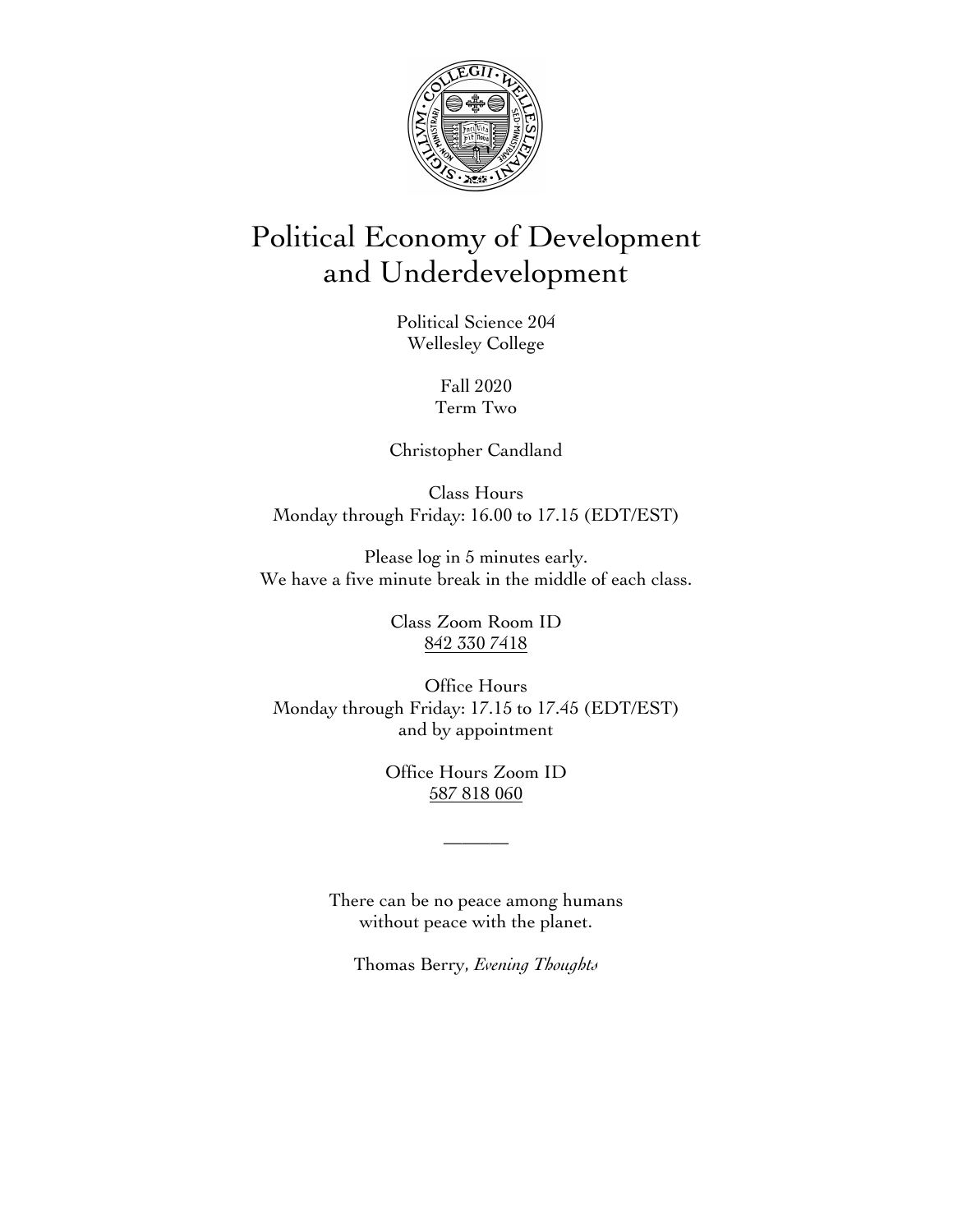# **Description**

It is urgently necessary to pull up the roots of the assumptions that are leading to ruin of life on earth. Many of these assumptions, it must be admitted, are the core assumptions of conventional development studies. To regard growth in commercial transactions, without regard to the benefit or hurt that these transactions involve, is unsustainable, and yet built into the Human Development Index and the Sustainable Development Goals. Similarly, to regard eradication of environmentally sustainable livelihoods as poverty alleviation is misplaced, and cruel. And yet not owning a car or truck is an indicator of poverty according to the Multidimensional Poverty Index, a leading indicator of poverty. Identifying those assumptions – the inner habits of thought in development studies and the principles of financial institutions on which the development profession is built – might enable us to better prevent human society from making the planet uninhabitable. This course enables students to understand how the dominant ideas and practices in development, many of them toxic, were entrenched.

Most of the course is focused on core concepts of development studies and the main theories of political economy. Students learn about the varieties and legacies of imperialism and colonialism since the  $16<sup>th</sup>$  century; the intellectual origins and the policy relevance of the major schools of political economy formed in the  $19<sup>th</sup>$  and  $20<sup>th</sup>$  centuries; and the environmental consequences of 21<sup>st</sup> century-type commerce. Students learn about Keynesianism and monetarism; import-substituting and export-oriented development strategies; balance of payment crises and structural adjustment programs; and gendered and informal work. The conclusion of the course looks for practical alternatives to conventional development models and practices. Human rights promotion, adoption of contentment indicators, local production of food, and legal action against environmental destruction are considered as paths to environmentally sustainable and people-oriented development.

The course takes up the following questions. How have concepts and measurements of development evolved? Is dignity an aspect of development? How has poverty been measured? How have measurements of poverty influenced conceptions of poverty? In what ways are the aspiration for development impoverishing? Why is growth in commercial transactions the persistent measure of wealth? Is modern poverty the result of social exclusion, including disrespect for another's person or class of persons? Why do women and girls do more unpaid and unrecognized work? Why does mass poverty persist in a world of affluence? How did colonialism, imperialism, and nationalism shape economic institutions and development outcomes? What effects do histories of colonialism, imperialism, and nationalism have on current political regime types and on economic development practices? Which development strategies have been adopted most widely and why? What have been the effect of these strategies, on economic growth and on education, health, income, and wellbeing? Under what circumstances does economic growth reduce discrimination against females? Under what circumstances does economic growth increase discrimination against females? What is structural adjustment? Why have most soft currency economies received International Monetary Fund support for 'structural adjustment'? Why did international financial institutions move from Keynesian toward monetarist policies? Would respect for human rights be a better approach to development than growth in gross national product? Can an embrace of human rights eliminate what is undesirable about poverty and keep the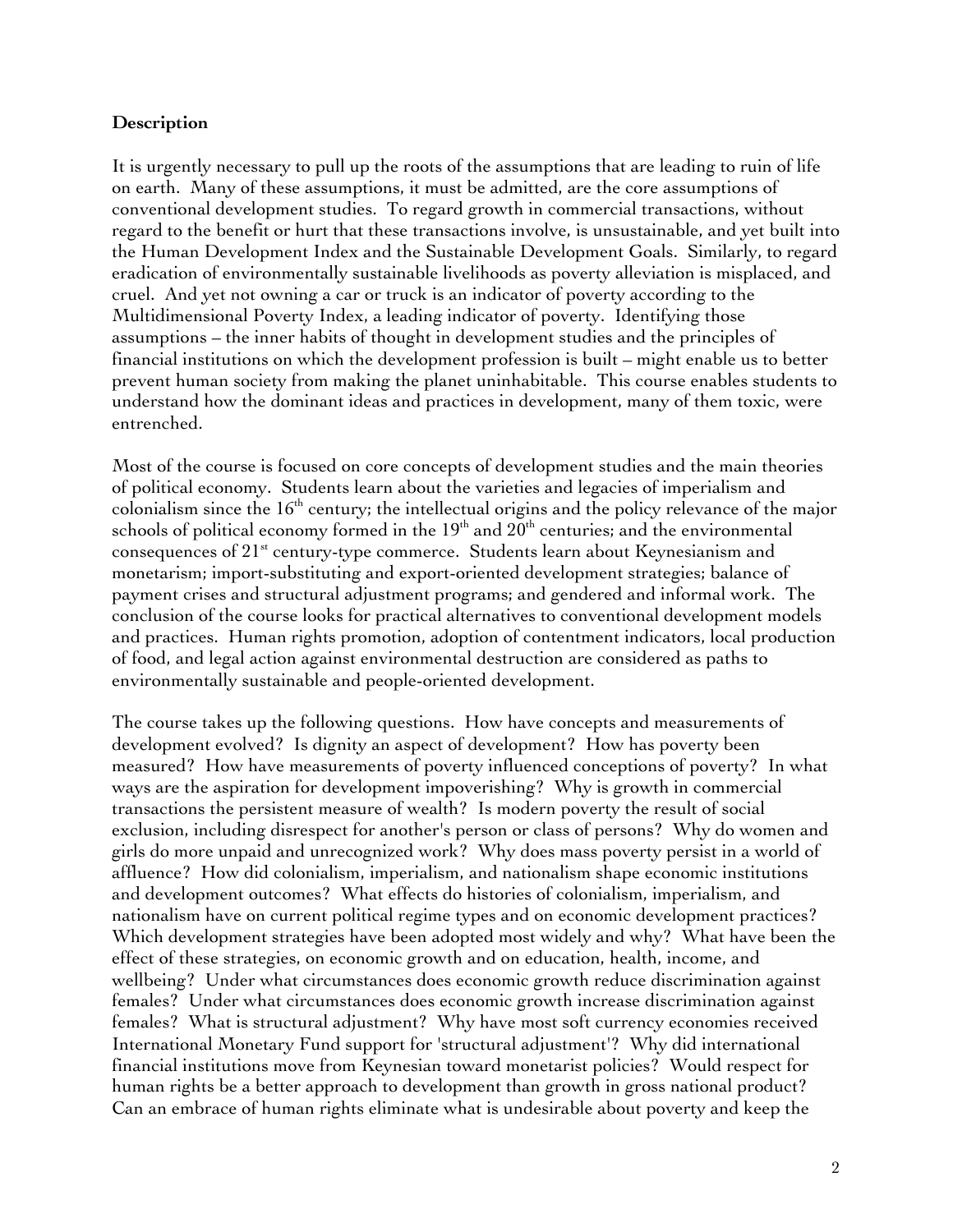planet habitable? How much poverty is caused by the denial of basic human rights? How are people training and organizing for sustainable development where they live? What are the practical alternatives to development models and practices that make the planet uninhabitable? The course provides students with the concepts, measures, and methods needed to formulate well-reasoned answers to these questions.

# **Learning Goals**

The broad goal of the course is to understand core concepts and major theories of development and political economy and to thereby gain basic literacy in political economy and development. On successful completion of the course, students will be able to understand development and political economy literature, to use political economy concepts and methods in analyzing historical and contemporary development issues, and to recognize the use and limitations of dominant schools of political economy. Students will learn how unsustainable and immiserating practices were embedded in national development models and practices.

# **Format**

This is a discussion-based course. You are expected to come to class having completed the reading and other assignments, having thought about the subject for the upcoming class, and having prepared to discuss it. I will present core concepts, major theories, and case studies. I encourage and expect you to make comments, raise questions, and answer one another's questions. My goal is that each student speaks at least once in each class.

The course is scheduled to meet five times each week, every weekday, from Monday through Friday. At present, we have no classes on Fridays. I would like you to keep each weekday, Monday through Friday, during class times free, in case, for unforeseen reasons, we end up needing to use those classes.

# **Reading**

All reading is available on our Sakai course conference.

Please follow daily *The Guardian*'s Global Development News section (here).

# **Bibliography**

Do please consult the bibliography below. It has full references for the assigned reading. And it includes the most valuable works related to the political economy of development.

# **Reading**

All reading is available on our Sakai course conference.

Please follow daily *The Guardian*'s Global Development News section (here).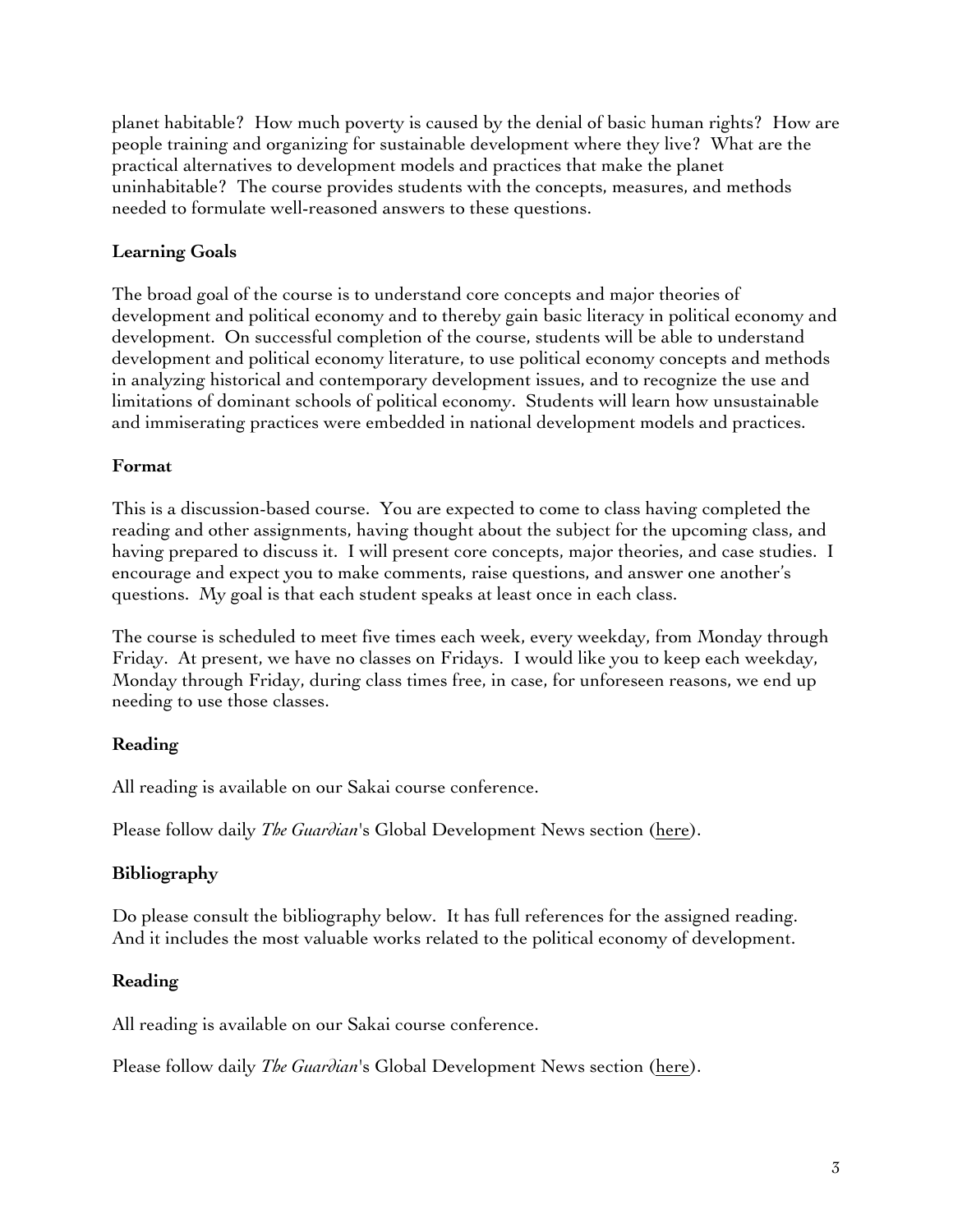# **Assignments**

This course requires a high level of student engagement. Students must read assignments before the class in which they are discussed, provide brief responses to discussion questions prior to each class, and participate in class discussions. Students might be called upon to answer questions in class.

Graded assignments include:

| $15\%$        |
|---------------|
| $25\%$        |
| $10\%$ (each) |
| $10\%$        |
| 30 %          |
|               |

Percentages given are weights of final grade.

# **Responses to Discussion Questions**

Each class is accompanied by a discussion question or questions. You are required to post on our Sakai course conference brief answers to these questions by noon EDT/EST the day of the class that discusses the readings. Your responses may be very direct and succinct. Please read others' responses in preparation for class discussion. This allows us to be prepared for more fruitful discussions.

# **End-of-Term Examination**

The end of term examination is comprehensive. It asks you to identify key terms and to write short answers to your choice of questions. The terms are those that appear on a study sheet that I will distribute toward the end of the course. All questions will be taken from that study sheet or from the discussion questions below. The examination is meant to ensure that all students completing the course have basic literacy in development studies and political economy. I expect every student to earn full marks for the examination.

# **Papers**

Your short papers may be no longer than 1,500 words (approximately 6 double-spaced pages). Please include the word count – excluding footnotes and the bibliography – at the end of your paper. Please double-space. Please submit your paper to me as an email attachment in .doc (not .docx or .pdf) format. Please refer to the suggestions below on strategies for writing papers, stylistic considerations, and citation formats.

First Short Paper Due: by 9.00 pm on Friday, November 6

Explain the major cause (or causes) of poverty. (Define poverty.) Why does poverty persist, and often increase, in a world of affluence?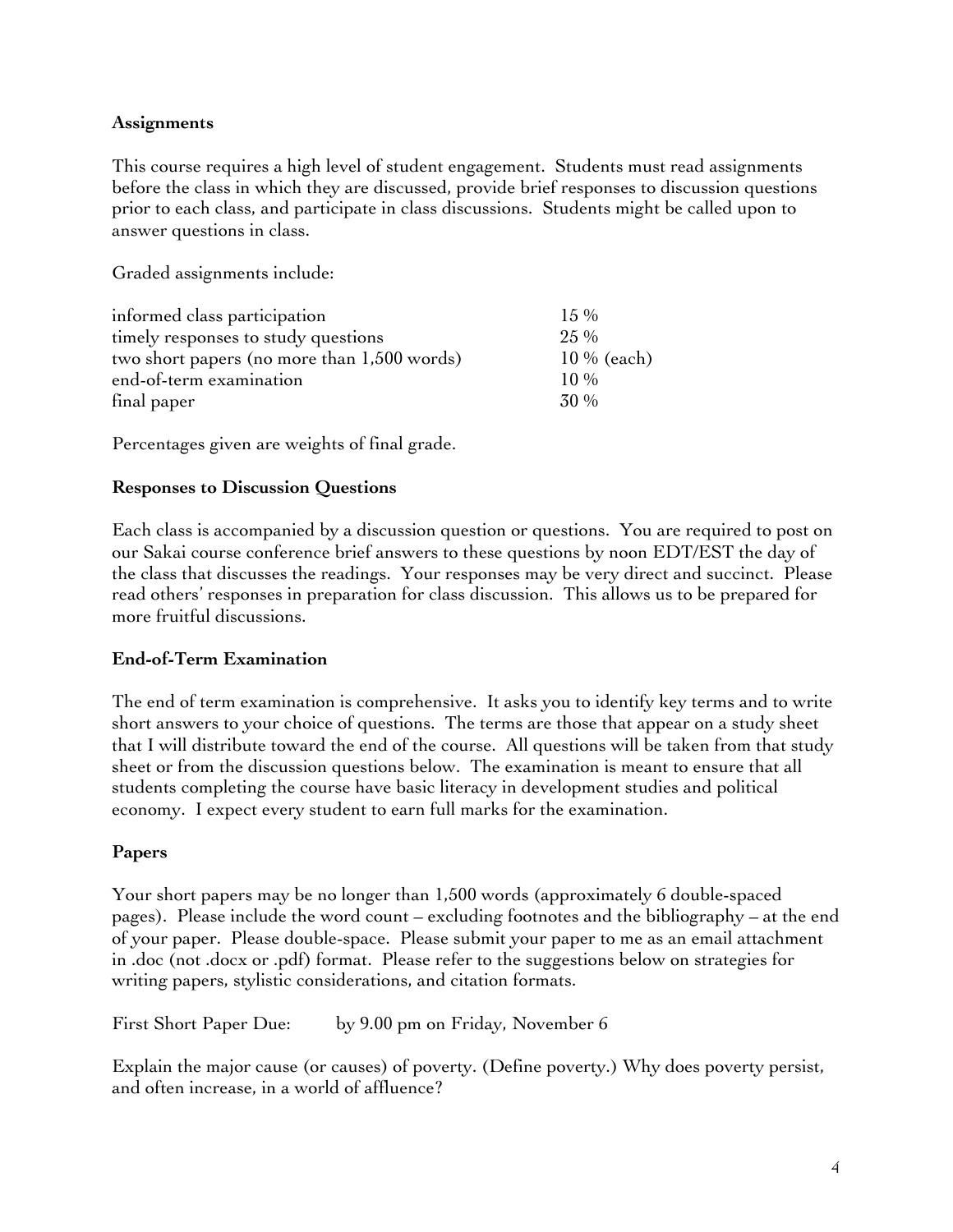Second Short Paper Due: by 9.00 pm on Friday, November 20

In a country of your choice explain how economic and political institutions under colonialism or imperialism affected the regime type or economic development policies of independent ('post-colonial' or 'post-imperial') governments.

# **The Final Paper and Proposal**

A final paper of fewer than 3,000 words on one of the questions above is to be submitted by 4.00 pm on December 18. Please provide me with a one-page proposal describing your final paper project by the end of the day (EST/EDT) on Friday, December 4.

You may write your final paper on any one of the questions listed on pages 2 and 3 above. Please provide a one-page proposal re-focusing your question, if desired; describing your method of inquiry; and identifying your sources. Please refer to paper format, style, and citation format suggestions below.

|                  | Final Paper Proposal Due: by 4.00 pm on Friday, December 4 |
|------------------|------------------------------------------------------------|
| Final Paper Due: | by 4.00 pm on Friday, December 18                          |

Please include the word count – excluding footnotes and the bibliography – at the end of your paper. Please double-space. Please submit your paper to me as an email attachment in .doc (not .docx or .pdf) format. Please do not sent it as a Google document. Please refer to the suggestions below on strategies for writing papers, stylistic considerations, and citation formats.

# **Time Commitment**

The expectation of the College is that a one-unit course in a 7-week term format will have 5 hours of class time weekly and 19 hours of work outside of class weekly. I think that that is a reasonable estimate of the out-of-class time required for the work in this course, about four hours each day of the week.

# **Class Participation**

Different people have different propensities to speak in class. I will not assess your contribution to class discussion by amount but by relevance, significance, insightfulness, clarity, and benefit to others' learning. I expect thoughtful reflection on class discussion and attendance at all classes. Please do make an effort to speak each class, especially in the early classes. I might ask you by name for your thoughts on the discussion.

# **Online Applications**

This course uses Zoom for hosting our classes; Sakai for accessing readings and posting responses to discussion questions; and Gmail for exchange of messages and documents.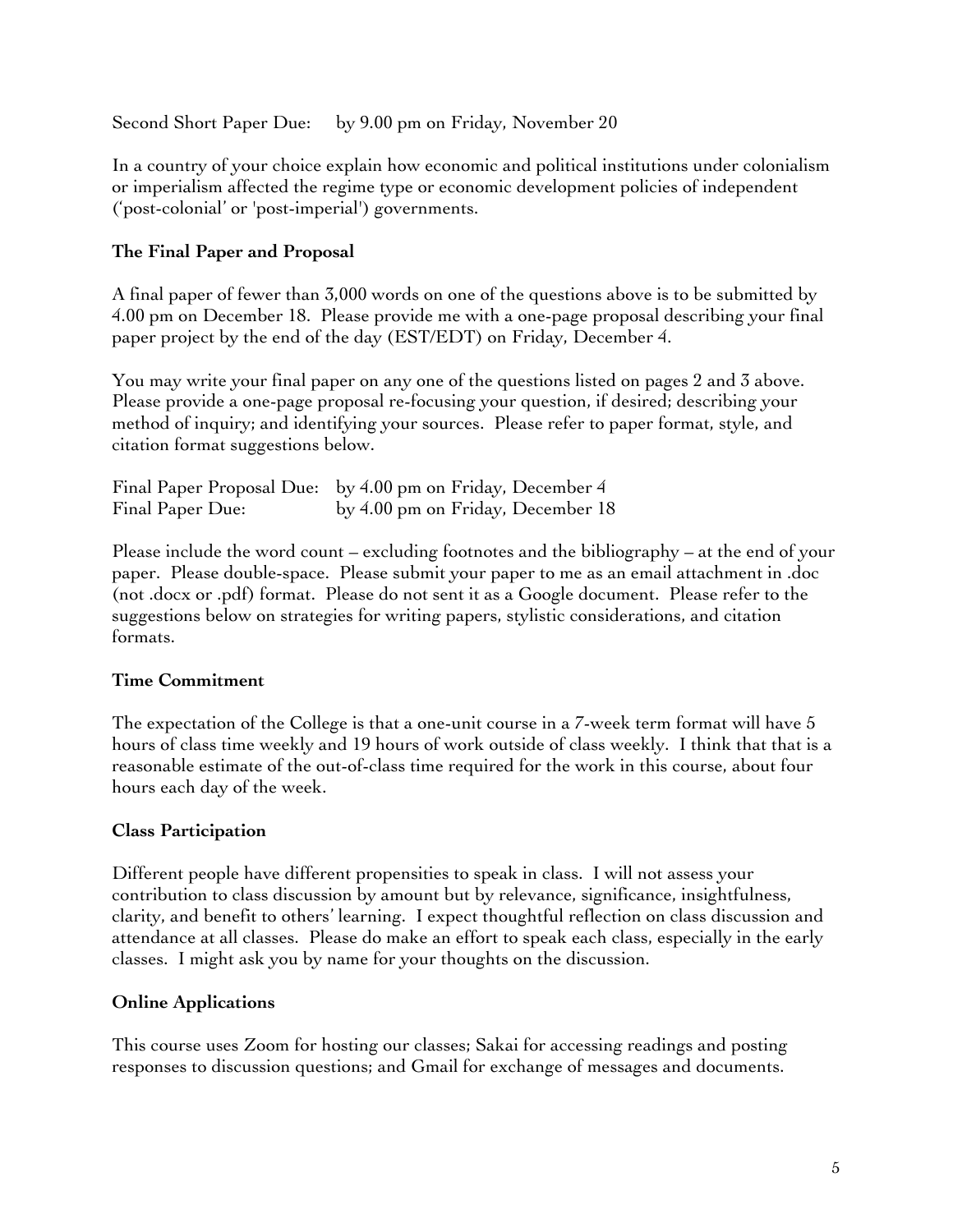# **Sakai**

The Sakai course conference is private. Nobody other than registered students and the instructor are permitted to see the content or posts. (Wellesley College Computing has access to the Sakai course conference but its staff are not permitted to read your posts.) We will discuss and decide other ways to keep our discussions private.

Please let me know if you have any trouble accessing or using the Sakai course conference.

Complete discussion questions do not always fit in Sakai windows. Please use this syllabus and its updates as the source for all course work and assignments including the complete set of discussion questions.

# **Electronic Devices**

During class, please do not use electronic devices other than the monitor needed for the Zoom used in class. I make this request so that we cultivate the habit of looking at the person who is speaking. Please do let me know if, for any reason, you need to use electronic devices other than those that all of us are using for class.

# **Office Hours**

I will hold office hours, after class, for individual consultations from 17.15 to 18.00 pm EDT/EST, Monday through Thursday, and by appointment. I will try to ensure that anyone in the Zoom waiting room will not wait for more than 5 minutes.

# **Accommodations**

If you might be eligible for assessment or learning accommodations, I encourage you to consult with James Wice, Director of Disability Services (at 1-781-283-2434), and to inform me of your requirements within the first week of the term.

# **Holidays**

Please let me know if you observe holidays for which I can make due date accommodations.

# **Authorship**

The writing that you submit must be your original work. I do encourage you to seek assistance with your thinking and writing. You are permitted to ask others to read drafts of your work and to make suggestions related to content and even to grammar and style. But you are not permitted to ask for assistance with grammar and style from professional copy editors or to allow anyone to edit your writing for you, including by sending comments that can be accepted or declined electronically.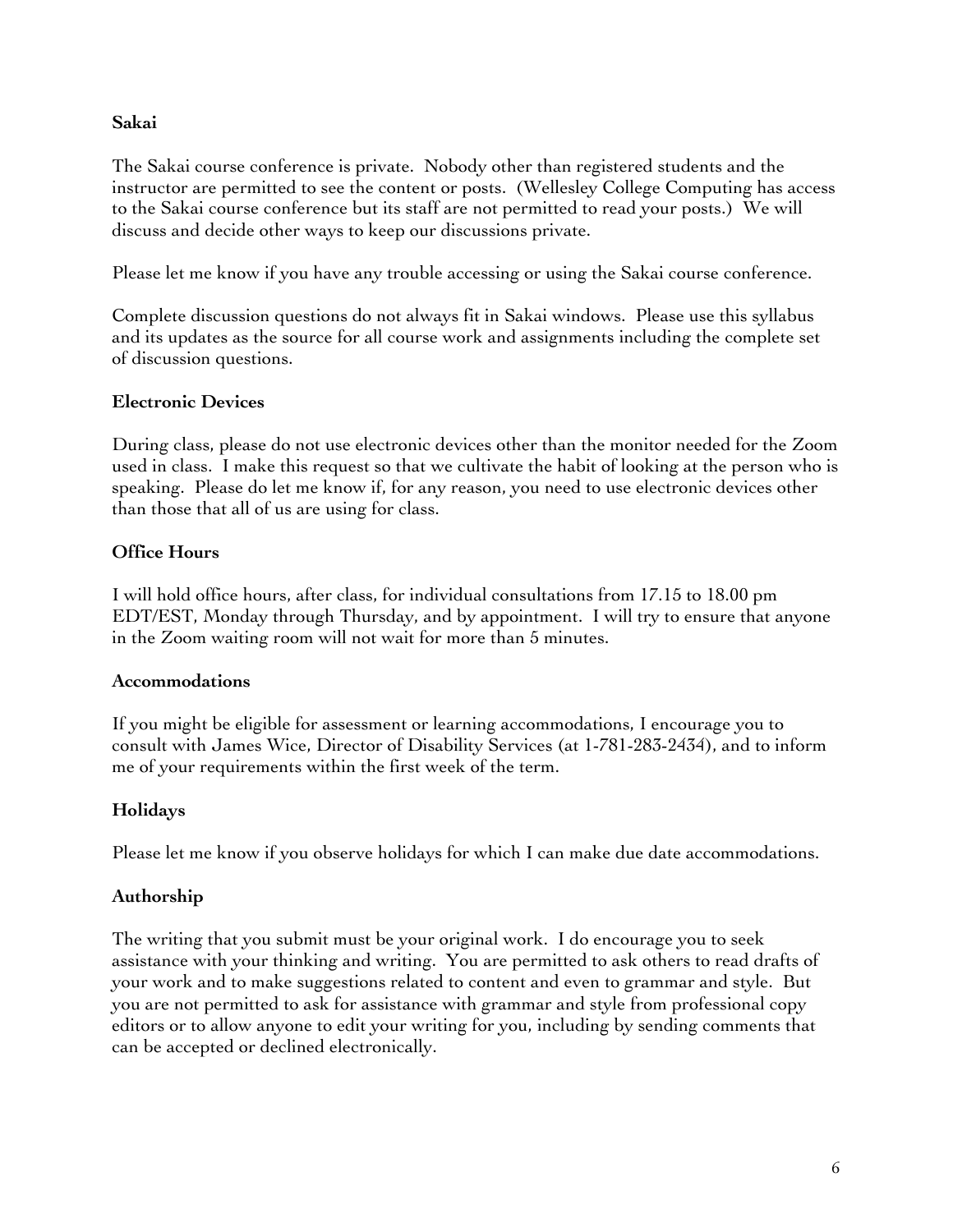# **Plagiarism**

Your ideas and words exist because of your efforts. Others' ideas and words exist because of others' efforts. Representing another's ideas or words as your own is a form of misrepresentation or theft, even if those ideas and words are not published and even if you are only paraphrasing rather than quoting. Please note the origins of your ideas and words. Carefully citing all sources in your writing protects you from plagiarism. Carefully citing all sources also impresses your reader with the research and authority that you bring to your subject.

# **Our Emotional and Mental Health**

More important than any assignment in this course is your emotional and mental health. Life is stressful, often painful, and even more so in this pandemic era. Our emotional and mental health is critical to our physical health. If you have emotional or mental discomfort, please consider telling others, including me. I would be pleased to give extensions and make other allowances as needed. Also, please consider using the excellent resources of the Stone Center (at 1-781-283-2839 ext.1). These include individual counseling and group therapy. It can be tremendously helpful to hear from others who have faced similar difficulties and to learn from others strategies and tactics for staying healthy in this often unhealthy world.

Let us be especially attentive in this course to each other's wellbeing; let us think about what we might say and do for the benefit of others.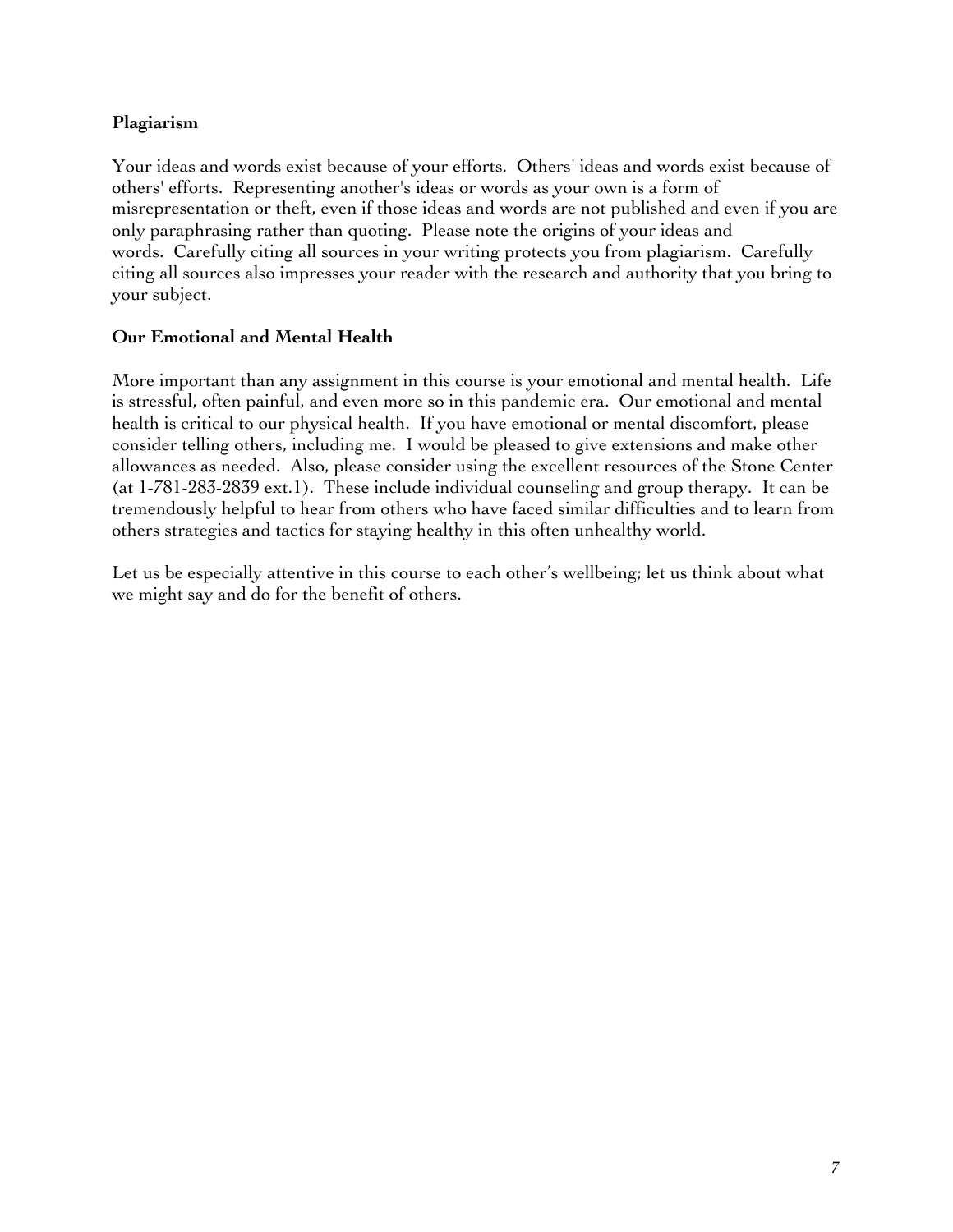# **Class Schedule**

# **Monday, October 26 1. Course Overview and Introductions**

Students will introduce themselves. The professor will introduce the course and himself briefly.

### **Assignment**

Please read this syllabus carefully and post any questions that you might have to the Sakai course conference.

# **Assignment**

 $\overline{\phantom{a}}$   $\overline{\phantom{a}}$ 

Please fill out the introduction form and read each other's introductions before class.

**Tuesday October 27 2. Course Overview and Introductions**

The professor will answer questions about the course and assignments. Students will continue to introduce themselves.

### **Questions**

 $\overline{\phantom{a}}$   $\overline{\phantom{a}}$ 

What knowledge and perspective do you hope to gain by taking this course? What skills do you hope to develop? Where have you encountered the idea of development (economic or human) or seen international development in practice? For example, you might have studied development in another course or lived in a developing country. What questions and perplexities do you bring to the course?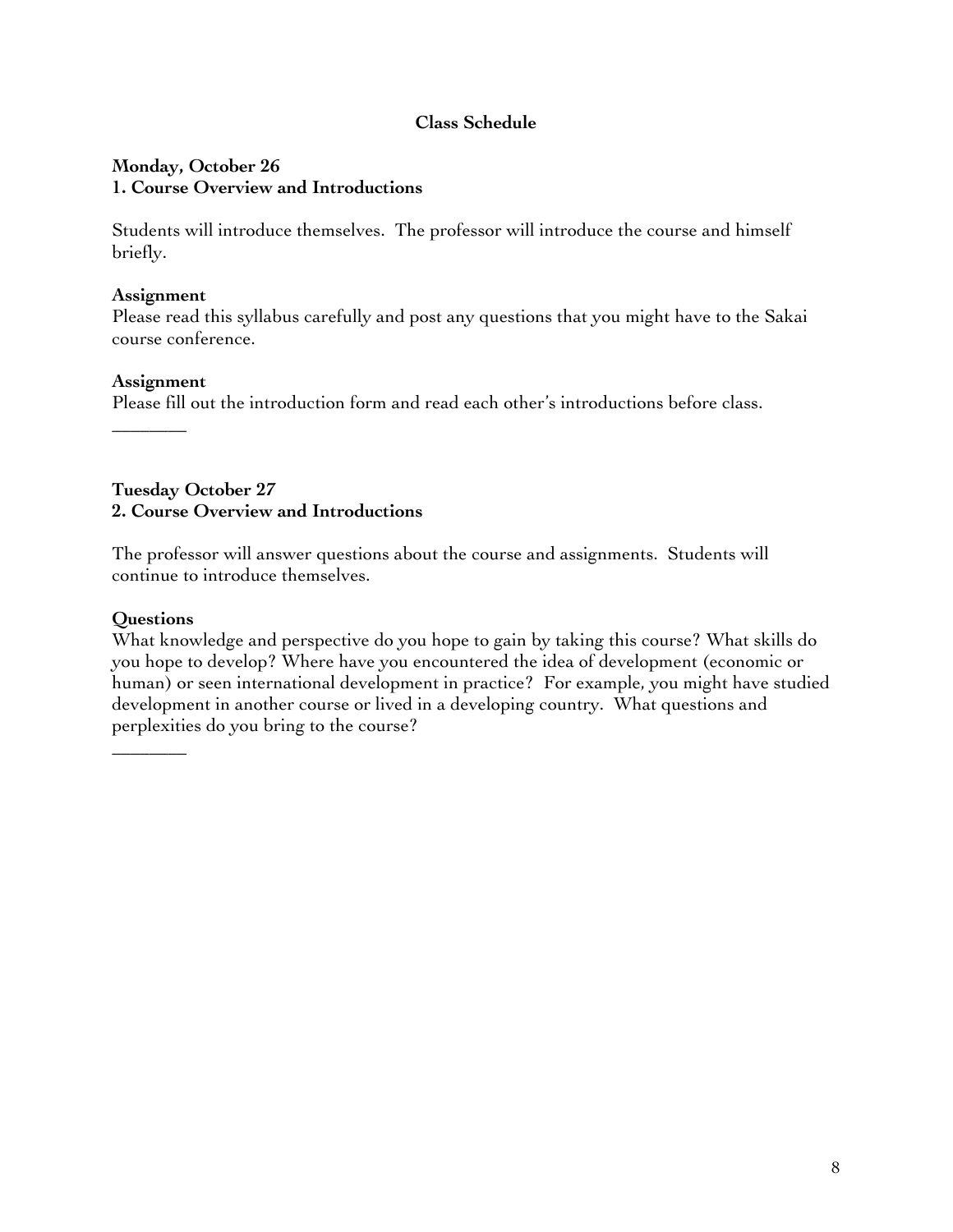#### **Wealth and Poverty**

**Wednesday, October 28 3. What is Wealth?**

#### **Questions**

Norberg-Hodge observes that the Ladakhis of the high Himalayas had full, joyous, and fruitful lives because they were generous, grateful, and frugal. Nothing was needed and nothing was considered to be waste. Ladakhis lived *with*, not *over* or *against* nature. Is this anything more than the romanticism of rural poverty? If so, how so. In what ways does the World Bank's new way of measuring the wealth of nations confirm Norberg-Hodge's claim that institutions such as the World Bank declare "the peoples of the Third World have only to get 'educated' and step into the global market to one day live exactly as their big brothers in the industrialized countries. According to this way of thinking, poverty and overpopulation are the major problems in the world today and economic development is … the solution." (151) Does the Bank's report answer some of Norberg-Hodge's concerns, for example about harmony and solidarity? If so, how.

#### **Reading**

\_\_\_\_\_\_\_\_

World Bank, *The Changing Wealth of Nations*, (World Bank 2018: 1-23) Norberg-Hodge "Living with the Land" and "The Development Hoax" (Norberg-Hodge 1991: 19-36 and 141-156)

**Thursday, October 29 4. How is Wealth Measured?**

#### **Questions**

How is wealth measured? What does Gross Domestic Product (GDP) measure? Are these the elements of a prosperous life? Why does GDP persist as a measure of development? What, according to the Bank, is the relationship between growth and inequality? How do you define wealth and how would you measure it? Bishop and Green write about "toxic ideas" evident since the 2008 economic crisis in the United States. What "toxic ideas" do you observe in development and wealth generation today? What alternative measure of wealth would you propose?

#### **Reading**

\_\_\_\_\_\_\_\_

World Bank, *The Changing Nature of Work*, (World Bank 2019: 124-136) Easterlin, "Happiness or GDP?" (Rojas 2019: v-viii) Bishop and Green, "We Are What We Measure" (Bishop and Green 2011: 11-15) available here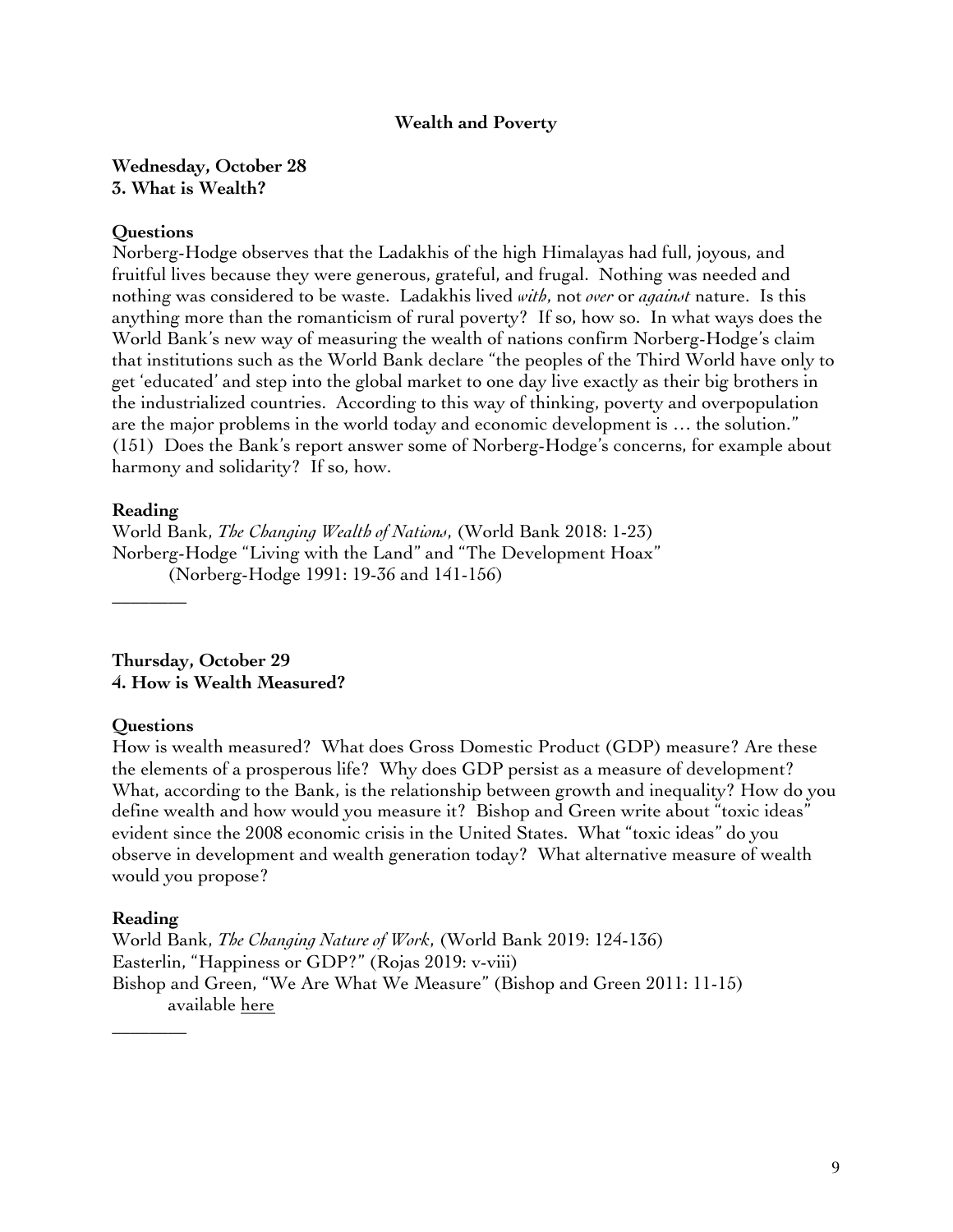# **Friday, October 30**

No class currently scheduled

# **Note**

 $\overline{\phantom{a}}$   $\overline{\phantom{a}}$ 

Most of the United States, including Massachusetts, goes to daylight savings time (GMT-5) on October 31. For those of you in time zones east of the United States and west of the international dateline, that will mean joining class one hour later. For those of you in time zones west of the United States and east of the international dateline, that will mean joining class one hour earlier.

### **Monday, November 2 5. What is Poverty and How is it Measured?**

# **Questions**

 $\overline{\phantom{a}}$   $\overline{\phantom{a}}$ 

What is poverty? How does the Bank define poverty? What, according to the Bank, is the relationship between growth and poverty? Why do you think that the Bank recalibrated poverty in 2005 and again in 2011? What is purchasing power parity? What are the essential requirements for determining actual purchasing power parity?

# **Reading**

Sachs, "A Global Family Portrait" (excerpt) (Sachs 2005: 20-25) Callen, "Purchasing Power Parity: Weights Matter" (Callen 2017: 1-2) Sen, "Poverty as Capacity Deprivation" (Sen 1999: 87-110) United Nations Development Program, "Reaching Everyone - Analytical and Assessment Issues" (UNDP 2016: 85-104)

**Tuesday November 3 6. What is the best Poverty Alleviation Response to the Pandemic?**

# **Questions**

\_\_\_\_\_\_\_\_

How do the recommendations of the United Nations and World Bank differ? Does the pandemic provide an opportunity for better development strategies?

# **Reading**

\_\_\_\_\_\_\_\_

United Nations, Department of Economic and Social Affairs, *Sustainable Development Outlook* (UN DESA 2020: 5 and 49-53) World Bank, *Reversals of Fortune: Poverty and Shared Prosperity* (IBRD 2020: xi-xii and 166-172)

10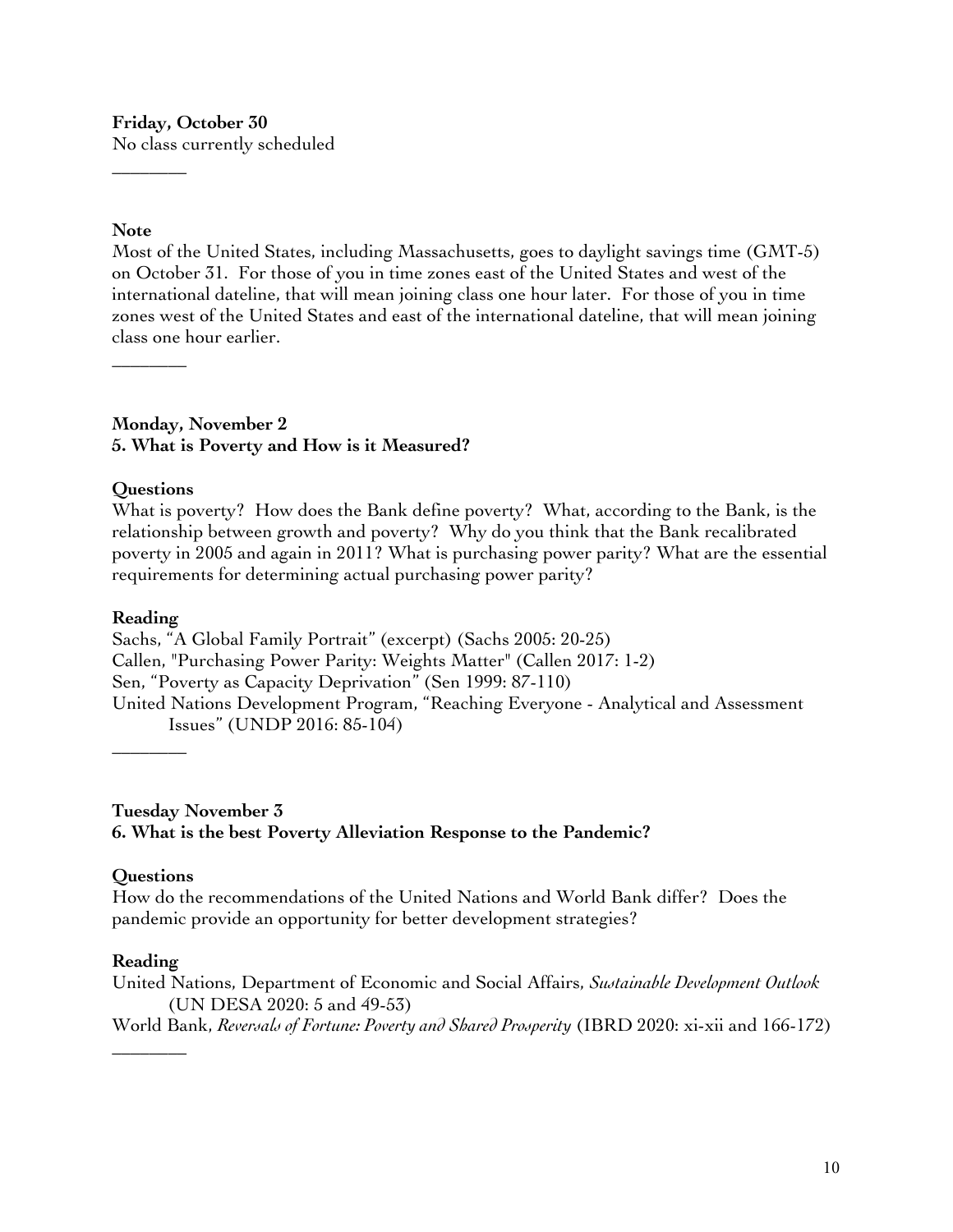# **Wednesday, November 4 7. Is Poverty Gendered?**

# **Questions**

In what ways is poverty gendered? Given that gender is culturally constructed, is development necessarily about culture change? What was the most interesting lesson from the World Bank's 2012 *Gender Equality and Development* report?

# **Reading**

 $\overline{\phantom{a}}$   $\overline{\phantom{a}}$ 

Benería, "Paid and Unpaid Labor" (Benería 2003: 131-160) World Bank, "The Political Economy of Gender Reform" (World Bank 2012: 330-354) World Bank, "Working Women" (World Bank 2019: 96-99)

**Thursday, November 5 8. Is Poverty the Problem?**

# **Questions**

What, according to Alfred Wallace, do "savage people" have that people at the "highest stages of civilization" have lost? Why does Paul Farmer focus on suffering rather than poverty? What are the features (or, in Farmer's terms, the "axis") of structural violence? What is Development, according to Seabrook? What according to Seabrook is "the common ruin that unites both the beneficiaries and the victims of the capitalist scheme of things"?

# **Reading**

\_\_\_\_\_\_\_\_

 $\overline{\phantom{a}}$   $\overline{\phantom{a}}$ 

Wallace, "The Races of Man" (excerpt) (Wallace 1869: 548-552) Farmer, "On Suffering and Structural Violence" (Farmer 2003: 29-50, 270-277) Seabrook, "Development and Economics" and "Development and Human Needs" (Seabrook 1993: 7-22 and 199-204)

**Friday, November 6** No class currently scheduled

First Short Paper Due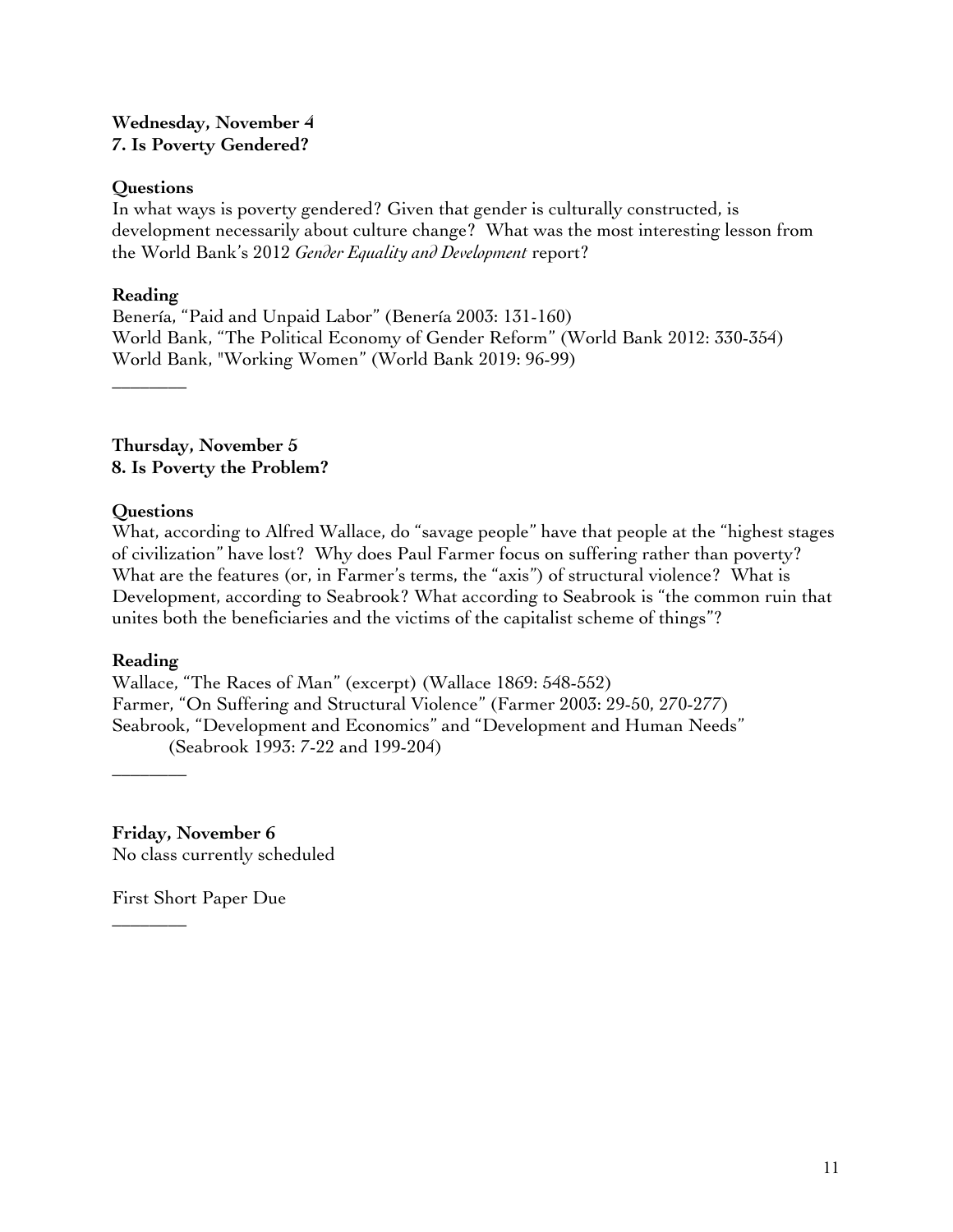#### **Development**

# **Monday, November 9 9. What is Development?**

### **Questions**

What is Ambassador de Riveros' position on whether poverty can be eliminated? Do you find that position convincing?

**Reading** de Rivero, "The Search for El Dorado" (de Rivero 2001: 109-131, 192-193) \_\_\_\_\_\_\_\_

**Tuesday, November 10 10. What is Development? - Modernization Approaches**

#### **Questions**

What is one of the assumptions adopted by modernization theory as it examines development? What, according to Lerner, is the role of mass media in development? What makes an economy developed or underdeveloped? In what ways might Rostow's analogy be misplaced?

#### **Reading**

\_\_\_\_\_\_\_\_

Isbister, "Explanations of Underdevelopment" (excerpt) (Isbister 2003: 30-41) Lerner, "The Grocer and the Chief: A Parable" (Lerner 1958: 19-42) Rostow, "The Five Stages of Growth: A Summary" (Rostow 1960: 4-16)

**Wednesday, November 11 11. What is Development? - Marxist Approaches**

# **Questions**

 $\overline{\phantom{a}}$   $\overline{\phantom{a}}$ 

What transformed idyllic village life according to Engels? How, according to Engels, is underdevelopment created?

Isbister, "Explanations of Underdevelopment" (excerpt) (Isbister 2003: 49-56) Engels, "Historical Introduction," "The Industrial Proletariat," and "The Great Towns" (excerpt) (Engels 1968 (1845): 9-33)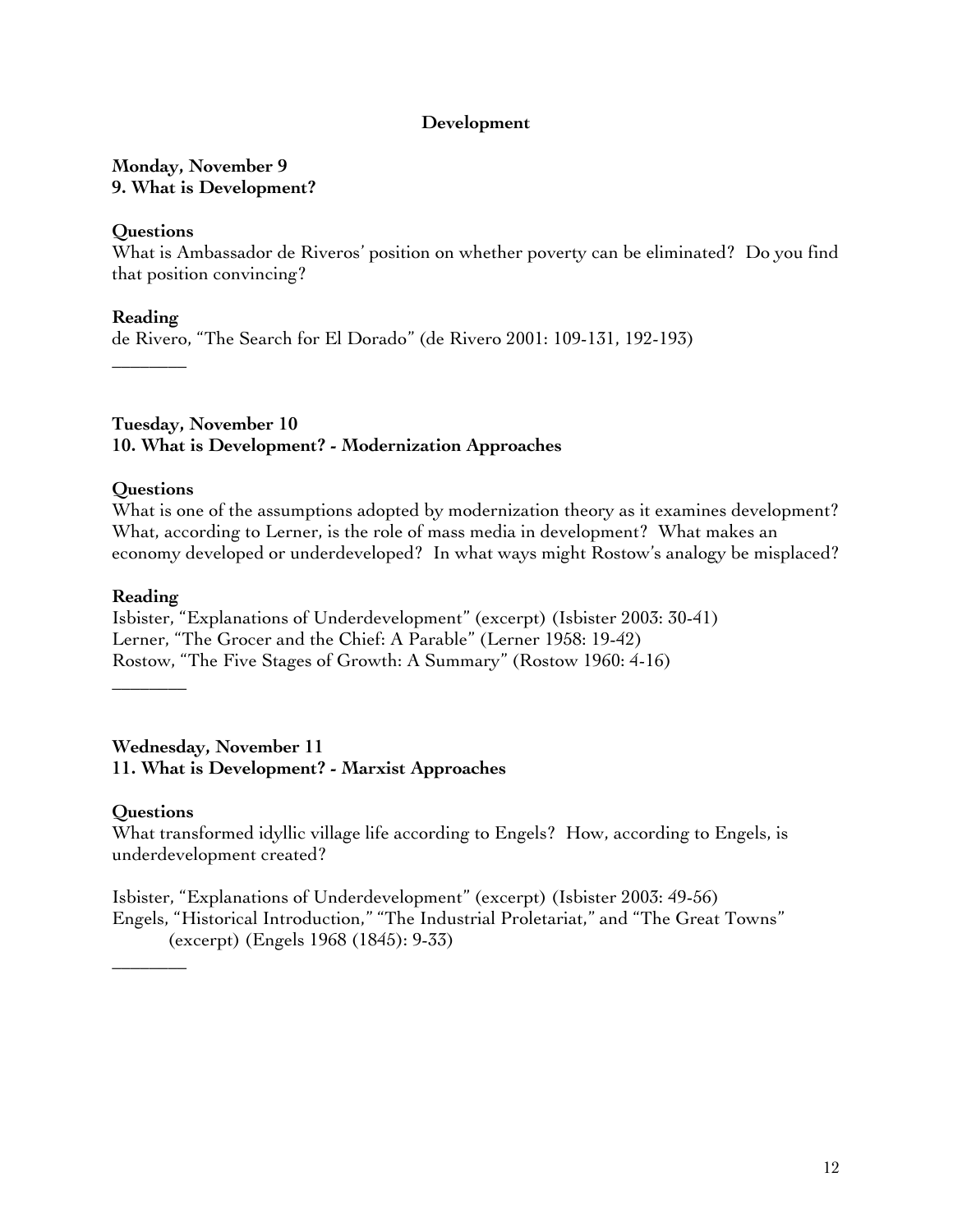# **Thursday, November 12 12. What is Underdevelopment? – Dependency Approaches**

# **Questions**

What does the dependency theorists mean in arguing that the Third World is not undeveloped but underdeveloped? Is it possible for all countries to become developed?

# **Reading**

**\_\_\_\_\_\_\_**

\_\_\_\_\_\_\_\_

Isbister, "Explanations of Underdevelopment" (excerpt) (Isbister 2003: 41-49) Evans, "Imperialism, Dependency, and Development" (excerpt) (Evans 1979: 25-54) Ake, "Development and Underdevelopment" (Ake in Krieger 2000: 218-221)

**Friday, November 13** No class currently scheduled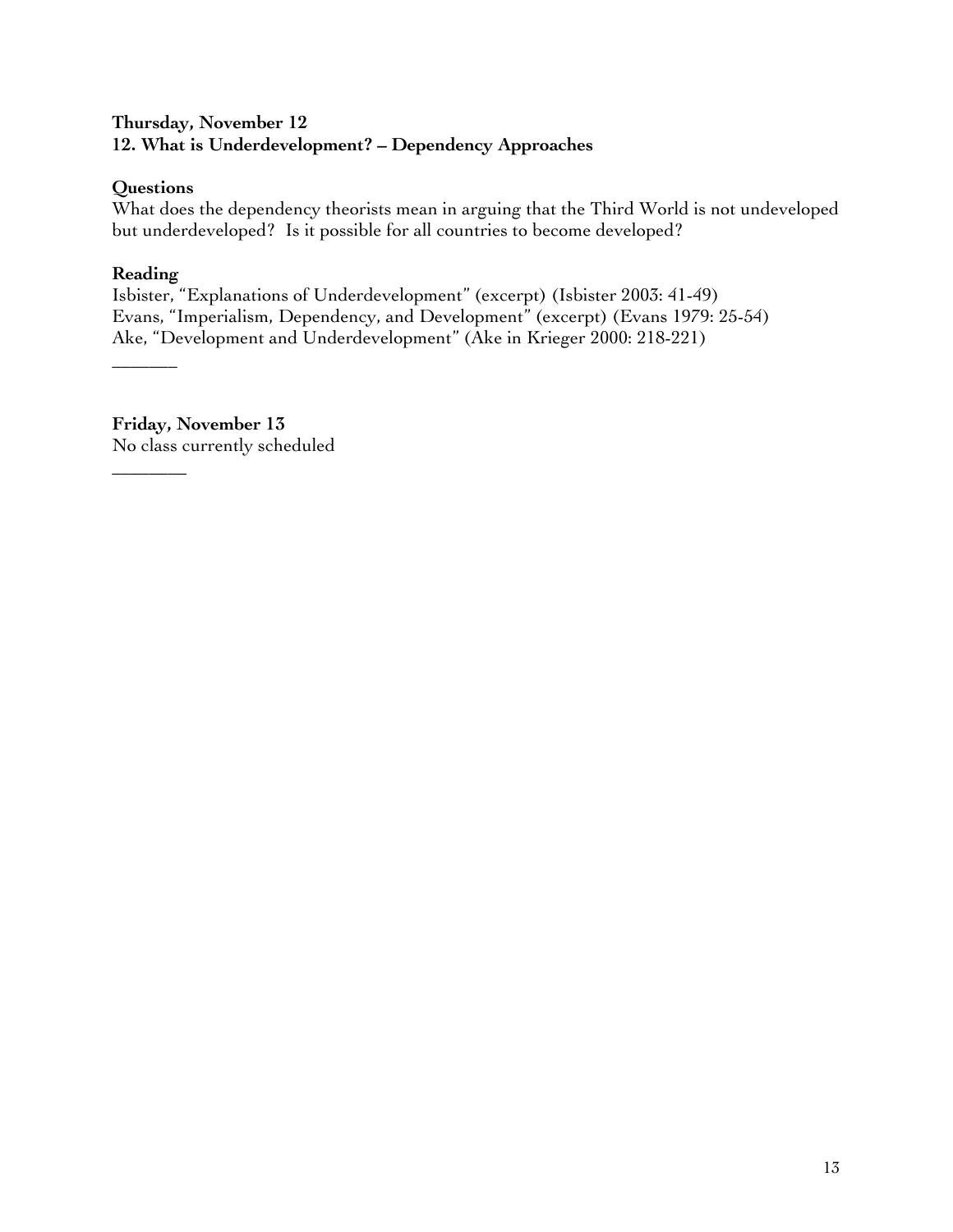# **Cultural Origins and Cultural Consequences of Capitalism**

# **Monday, November 16 13. European Imperialism**

### **Questions**

Was European imperialism from the 16th to 20th century distinct from previous forms of imperialism? How did European imperial history evolve? That is, how did European imperialism change in its 500-year course?

#### **Reading**

Isbister, "Imperialism" (Isbister 2003: 66-101) Casas, "The Devastation of the Indies" (excerpt) (Casas 1992 (1552): 27-35) Abdel-Fadil, "Colonialism" (in Eatwell, Milgate, Newman 1989: 61-67)

 $\overline{\phantom{a}}$   $\overline{\phantom{a}}$ 

#### **Tuesday, November 17 14. Colonial and Imperial Technologies of Development**

# **Questions**

What methods did European colonizers use to create labor forces? How did those methods influence different economies?

# **Reading**

Williams, "British Commerce and the Triangular Trade" (Williams 1994: 51-84) Frank, "Atlantic Region" (Frank 1998: map and table)

\_\_\_\_\_\_\_\_

**Wednesday, November 18 15. Commerce and Civil Society**

# **Questions**

How does Smith make the moral argument that a civilized society must be a commercial society?

# **Reading**

 $\overline{\phantom{a}}$   $\overline{\phantom{a}}$ 

- Smith, "Of Licentious Systems" and "Of the Different Systems Which Have Been Formed Concerning the Principle of Approbation" (Smith 1759: 306-314 and 314-317)
- Smith, "Of the Principle which Gives Occasion to the Division of Labour" and "That the Division of Labour is Limited by the Extent of the Market" (Smith 1776: 25-36)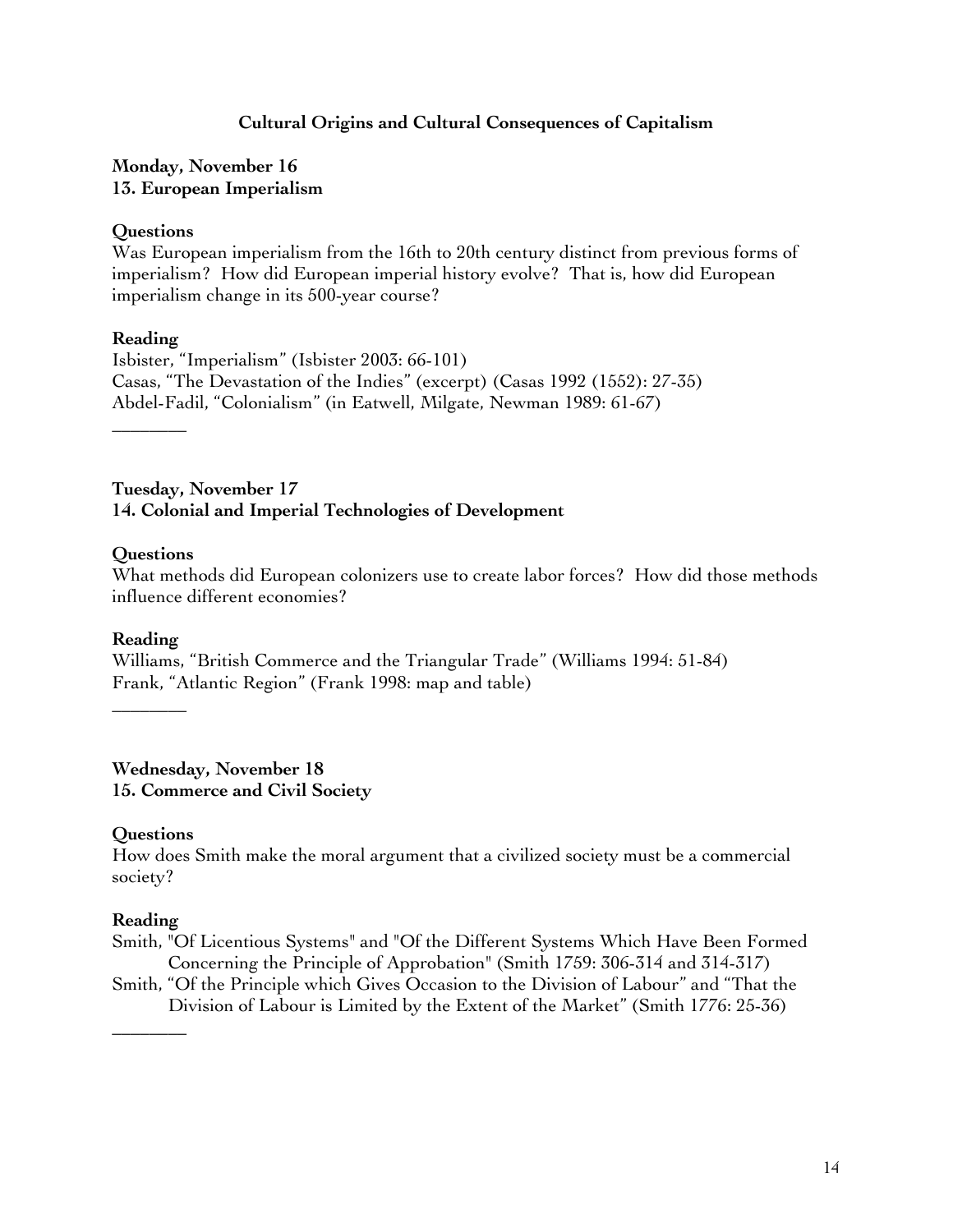# **Thursday, November 19 16. Markets and Democracy**

### **Questions**

What is the relationship between foreign ethnic identity and economic opportunity in Latin America and in Southeast Asia? Why are distinct class and income relations shaped by ethnicity?

### **Reading**

\_\_\_\_\_\_\_\_

\_\_\_\_\_\_\_\_

Chua, "Globalization and Ethnic Hatred," "Rubies and Rice Fields," and "Llama Fetuses, Latifundia, and La Blue Chip Numero Uno," (Chua 2003: 1-17, 23-48, and 49-76)

**Friday, November 20** No class currently scheduled

Second Short Paper Due

**Monday, November 23 17. Nationalism and Independence**

# **Questions**

How, according to Marx, did colonialism perform both a destructive and a constructive role in India? In what ways is nationalism derived from colonialism?

# **Reading**

Isbister, "Nationalism and Independence" (Isbister 2003: 102-147) Marx, "The British Rule in India" and "The Future Results of British Rule in India" (Marx and Engels 1972 (Marx 1853): 35-41, 81-87) Nehru, "The Plunder of Bengal helps the Industrial Revolution in England" and "The

Destruction of India's Industry" (Nehru 1946: 295-302)

**Tuesday, November 24 18. The Nature of Nationalism**

# **Questions**

**\_\_\_\_\_\_\_\_**

What does Tagore mean about the nation being bad for the nation? (42) (i.e., "...the Nation is the greatest evil for the Nation.")

# **Reading**

Candland "Nations, States, and Violence" (Candland 2016: 1-10) Tagore, "Nationalism in the West" (Tagore 1918 (1917): 3-46)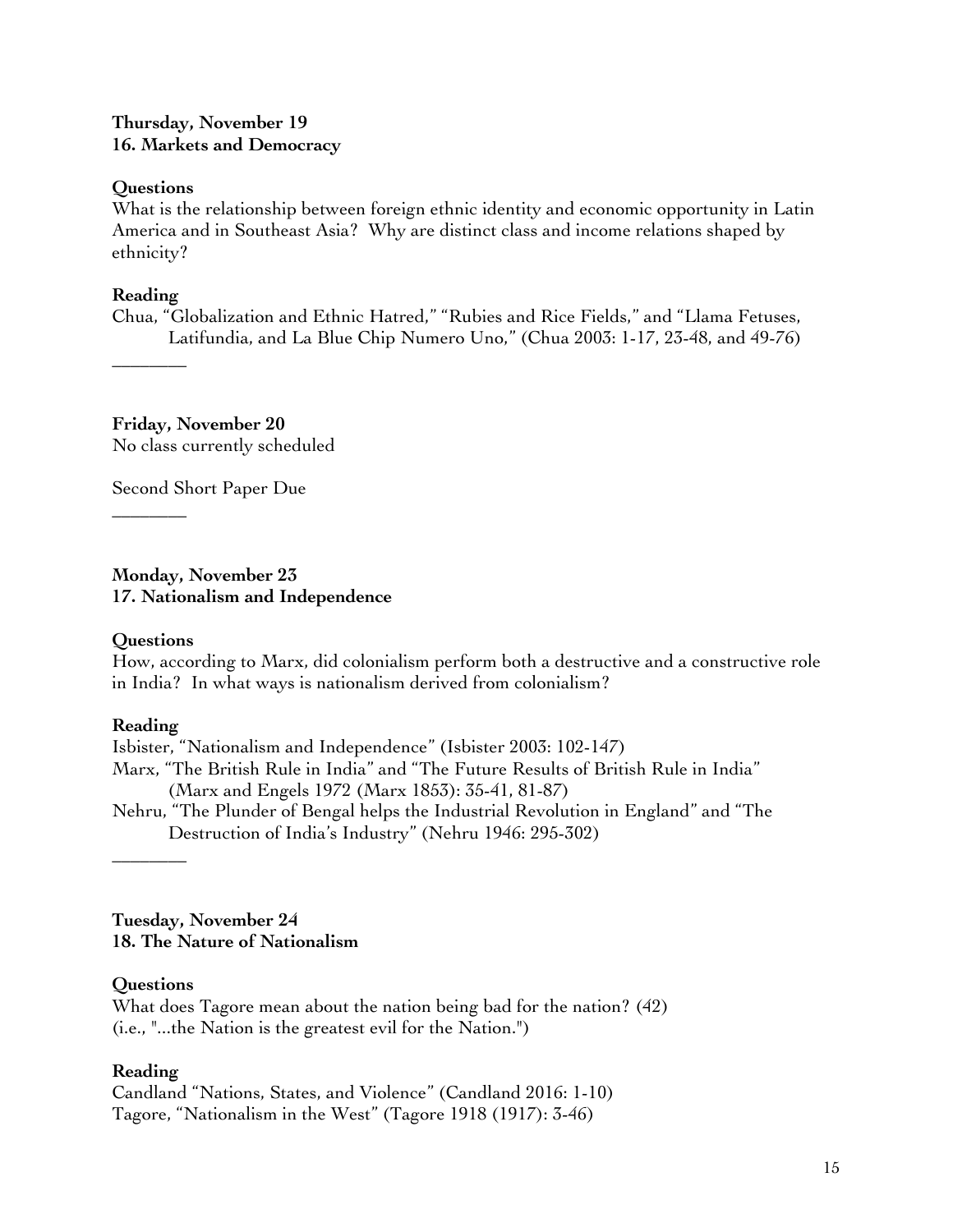#### **Wednesday-Friday, November 25-27** No Classes - Thanksgiving Break

# **Development Issues**

#### **Monday, November 30 19. Industrialization with "Unlimited Supplies of Labor"**

# **Questions**

**\_\_\_\_\_\_\_\_**

\_\_\_\_\_\_\_\_

Why would economic inequality be considered beneficial to economic growth? How can specialization and trade generate greater benefits for all, including those economies that are not best at producing anything? What are the limitations of the economic model behind growth through specialization and trade (comparative advantage)?

# **Reading**

Isbister, "Economic Development" (Isbister 2003: 148-191) Arndt, "Development as Growth (1945-1965)" (Arndt 1987: 49-87) Lewis, "Economic Development with Unlimited Supply of Labour" (excerpts) (Lewis 1954: 145-150, 153-160, and 189-191) Johnson, Pecquet, and Taylor, "Potential Gains from Trade in Dirty Industries" (Johnson, Pecquet, and Taylor 2007: 397-410)

 $\overline{\phantom{a}}$   $\overline{\phantom{a}}$ 

**Tuesday, December 1 20. Balance of Payments Crises and Structural Adjustment**

# **Questions**

Why might a proponent of the developmental state regard structural adjustment as a setback to development? What was the 'Washington Consensus'? What are its limitations in the real world?

# **Reading**

 $\overline{\phantom{a}}$   $\overline{\phantom{a}}$ 

Johnson, "Political Institutions and Economic Performance" (Johnson 1987: 137-164) Stiglitz, "Freedom to Choose?" (Stiglitz 2002: 53-88) Candland, "The Developmental State" (Candland 2020: 1) Candland, "Structural Adjustment" (Candland 2020: 1)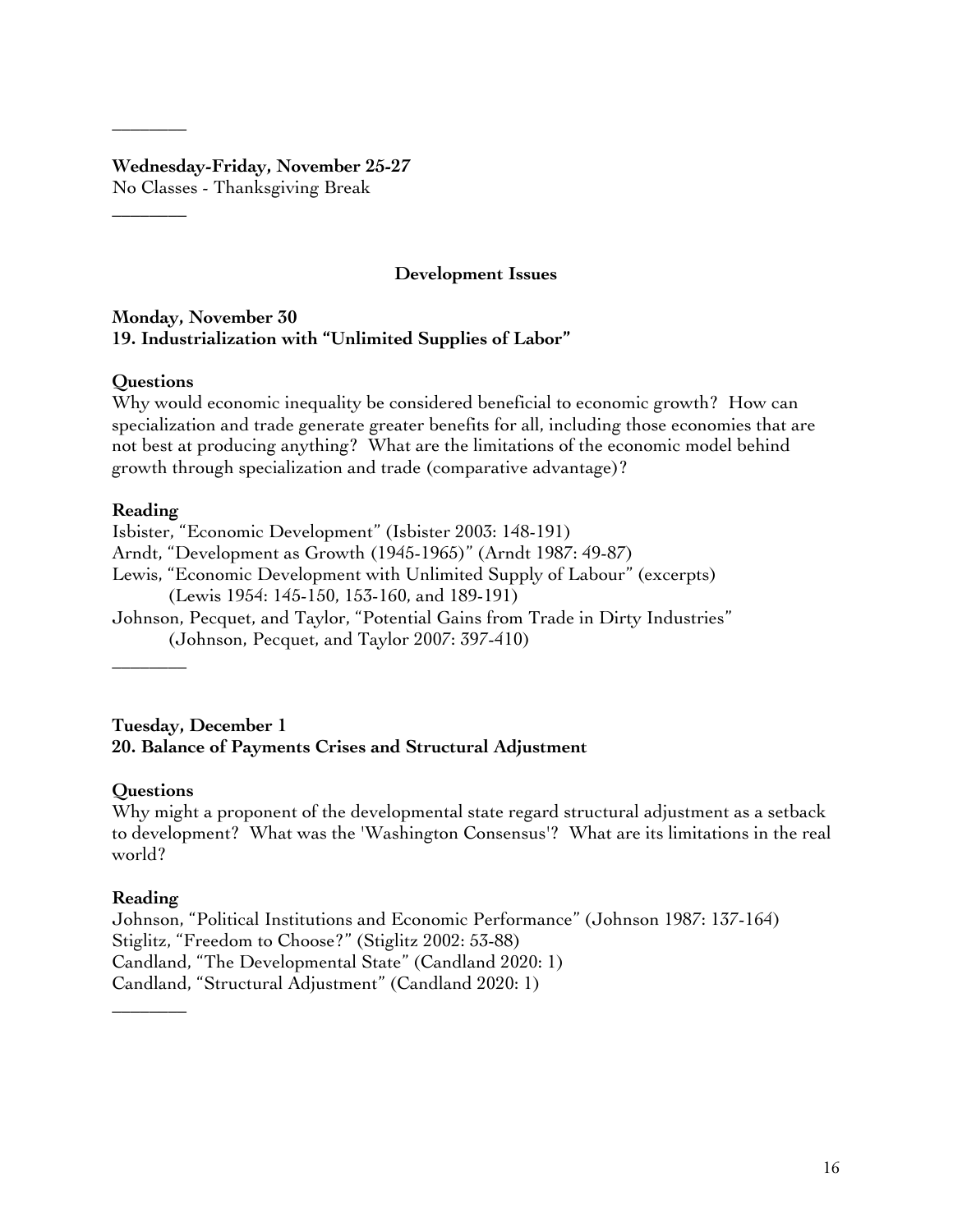# **Wednesday, December 2 21. Labor Standards and Trade**

### **Questions**

How were the five internationally recognized core labor standards (also referred to as fundamental rights at work) established? What has been the experience of improving recognition of internationally recognized core labor standards through codes of conduct?

### **Reading**

O'Rourke, "Sweatshops 101: Lessons in Monitoring Apparel Production Around the World" (O'Rourke 2004: 99-105)

Candland, "How Are International Labor Standards Advanced?" (Candland 2005: 1-14)

Yimprasert and Candland, "Do Corporate Codes of Conduct Promote Labor Standards? Evidence from Thai Apparel and Footwear Workers" (Yimprasert and Candland

1999)  $\overline{\phantom{a}}$   $\overline{\phantom{a}}$ 

# **Alternatives to Conventional Development**

# **Thursday, December 3 22. Human Development and Capacity Approaches**

#### **Questions**

What is the capacity approach to development? Which human development indicators would be most useful to the capacity approach?

# **Reading**

**\_\_\_\_\_\_\_\_**

Sen, "A Decade of Human Development" (Sen 2000: 17-23) Nussbaum, "The Capabilities Approach" (Nussbaum 2002: 123-135)

**Monday, December 7 23. Contentment Indicators** 

# **Questions**

What are the advantages of making contentment or happiness the goal of public policy?

#### **Reading**

**\_\_\_\_\_\_\_\_**

Rojas, "Richard A. Easterlin's Groundbreaking Work" (Rojas 2019: 3-20) Ura, Alkire, Zangmo, and Wangdi "A Short Guide to Gross National Happiness Index" (Ura, Alkire, Zangmo, and Wangdi 2012: 1-72)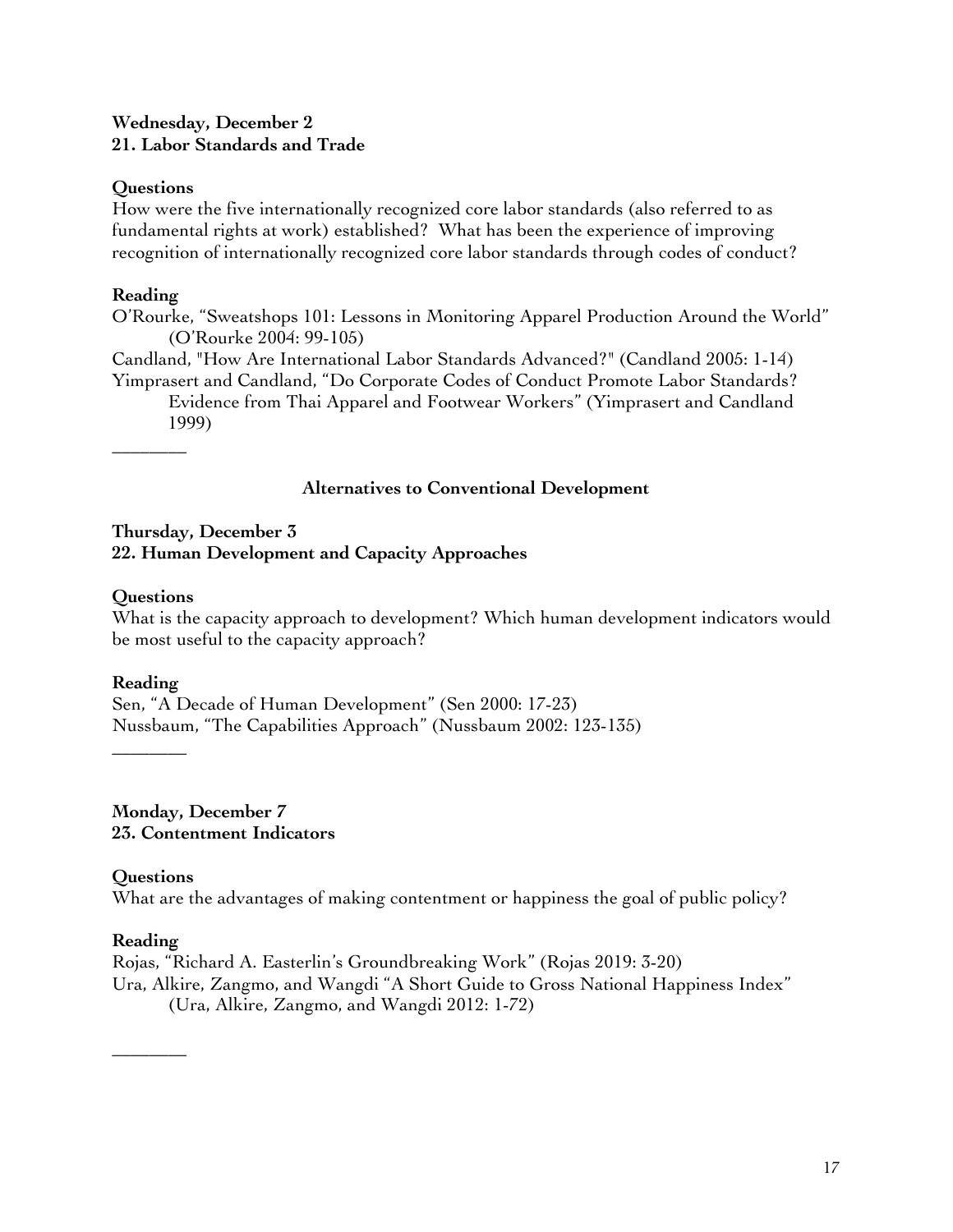**Friday December 4**

No class currently scheduled

**Monday, December 7 24. Development Banks and Food Security** 

### **Questions**

**\_\_\_\_\_\_\_\_**

In what ways are development banks undermining food security, according to the Alliance for Food Security and Bello? Which NGOs, in your opinion, are doing vital work in making development environmentally sustainable and socially just?

#### **Reading**

Bello "'Never Let a Good Crisis Go to Waste'" (Bello 2020: 3-10) 45 development banks, "Joint Declaration" (development banks 2020: 1-9) here Willis "Polluting Investments: Not in Our Name" (2020: 1-5) here 83 food security NGOs, "Collective Statement" (Alliance for Food Security 2020: 1-4) here

\_\_\_\_\_\_\_\_

**Tuesday, December 8 25. The Human Rights Based Approach to Development**

# **Questions**

In what ways might restoration of human dignity – a fundamental human right according to the UN Universal Declaration of Human Rights – be a better mechanism for development than economic growth?

United Nations, "Universal Declaration of Human Rights" (UN 1948: 1-8) here United Nations Development Programme, "Indicators for Human Rights Based Approaches to Development in UNDP Programming" (UNDP 2006: 1-9) here

\_\_\_\_\_\_\_\_

**Wednesday, December 9 26. A Global Green New Deal or Ecological Swaraj?**

# **Questions**

Is a Green New Deal compatible with *buen vivir*, degrowth, and ecological Swaraj?

# **Reading**

Klein "The Capsule Case for a Green New Deal" (Klein 2019: 280-291) Kothari, Demaria, and Acosta "Buen Vivir, Degrowth and Ecological Swaraj" (2014: 362–375)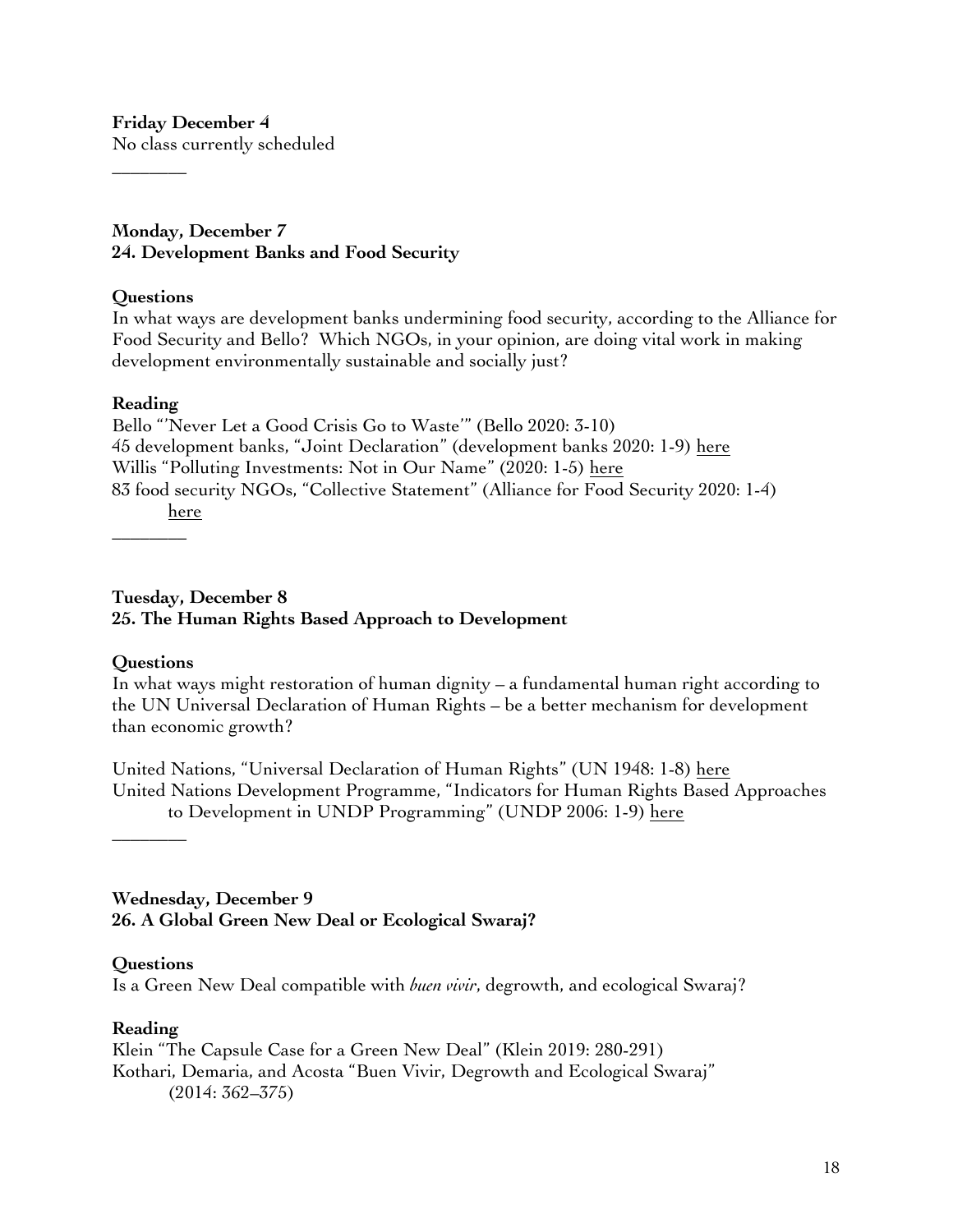# **Thursday, December 10 27. Pro-Earth Litigation**

# **Questions**

\_\_\_\_\_\_\_\_

What signals has the Ninth Circuit given the plaintiffs for successful prosecution of their case against the U.S. government for neglect to address climate change? In what ways are the plaintiffs in Juliana v. United States making a human rights-based argument?

# **Reading**

\_\_\_\_\_\_\_\_

Reed, "Juliana v. United States" (Reed 2020: 1-6)

**Friday, December 11** No class currently scheduled

\_\_\_\_\_\_\_\_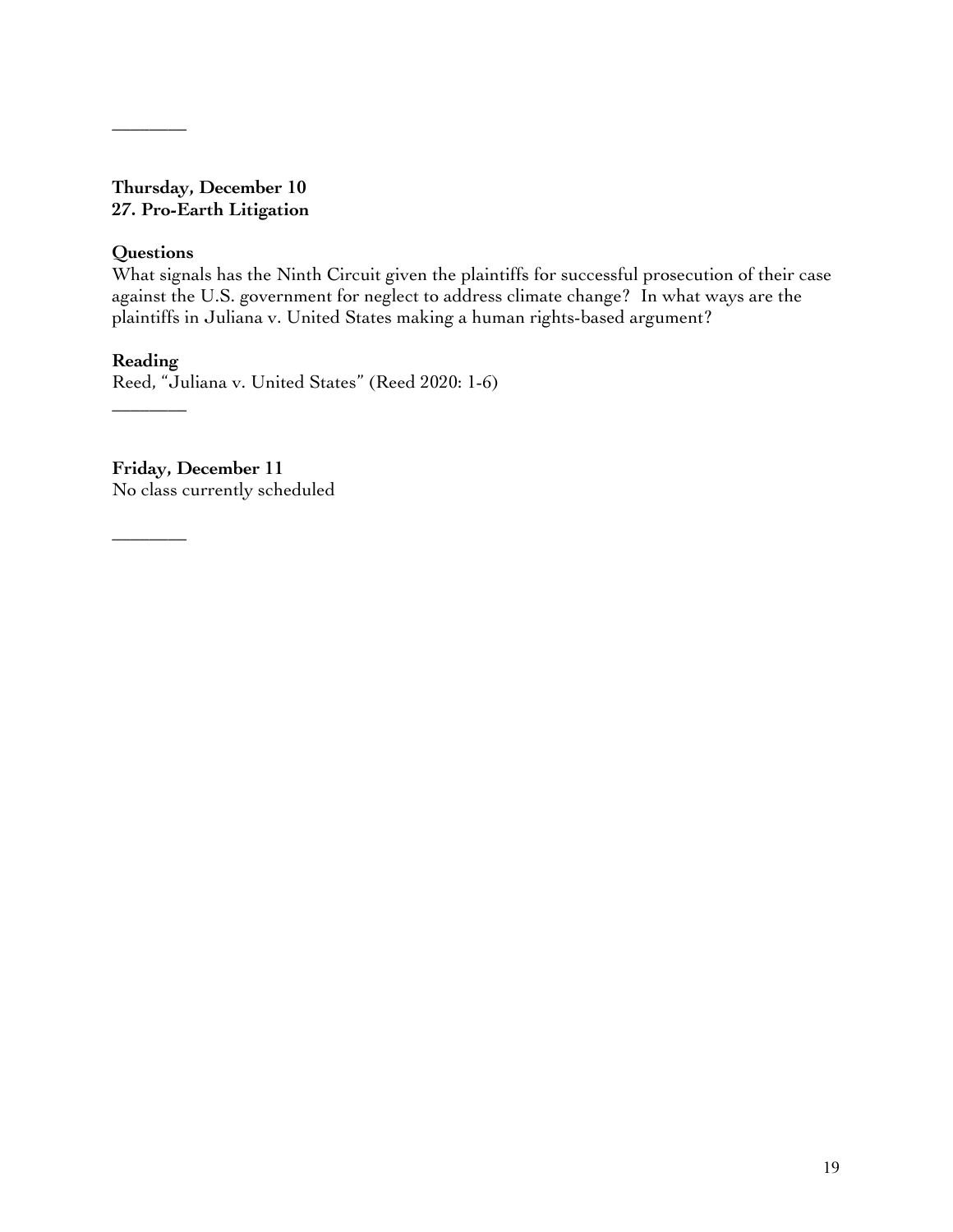#### **Bibliography**

- Ake, Claude, 2000. "Development and Underdevelopment" in Joel Krieger, ed., *The Oxford Companion to Politics of the World*, Oxford: Oxford University Press, 218-221
- Ake, Claude, 1979. *Social Science as Imperialism: The Theory of Political Development*, Ibadan: Ibadan University Press
- Alavi, Hamza, 1973. "The State in Post-Colonial Societies: Pakistan and Bangladesh," in Kathleen Gough and Hari Sharma, eds., *Imperialism and Revolution in South Asia*, New York: Monthly Review
- Arndt, H. W., 1987. *Economic Development*, Chicago: University of Chicago
- Banuri, Tariq, Sharukh Khan, and Moazzam Mahmood, 1997. *Just Development: Beyond Adjustment with a Human Face*, Karachi: Oxford University Press
- Bello, Walden, and Stephanie Rosenfeld, 1990. *Dragons in Distress: Asia's Miracle Economies in Crisis*, San Francisco: Institute for Food and Development Policy
- Bello, Walden, 1999. "The Asian Economic Implosion: Causes, Dynamics, Prospects," *Race & Class*, 40: 2 and 3, (October 1998-March 1999)
- Bello, Walden, with Shea Cunningham and Bill Rau, 1994. *Dark Victory: The United States, Structural Adjustment, and Global Poverty*, Oakland: Food First
- Bello Walden, 2020. "'Never Let a Good Crisis Go to Waste': The Covid-19 Pandemic and the Opportunity for Food Security" Amsterdam: Transnational Institute and Bangkok: Forum for the Global South
- Benería, Lourdes, 2003. *Gender, Development, and Globalization: Economics as if All People Mattered*, London: Taylor and Francis
- Berry, Thomas, 2006. *Evening Thoughts: Reflecting on Earth as Sacred Community*, Mary Evelyn Tucker, ed., San Francisco: Sierra Club Books
- Binder, Leonard, James Coleman, Joseph LaPalombara, Lucian Pye, Sidney Verba, and Myron Weiner, 1971. *Crises and Sequences in Political Development*, Princeton: Princeton University Press
- Bishop, Matthew, and Michael Green, 2011. "We Are What We Measure," *World Policy Journal*, (28: 1)
- Boulding, Elise, 1988. *Building a Global Civic Culture: Education for an Interdependent World*, Syracuse: Syracuse University Press
- Bowden, Charles, 1999. "I Wanna Dance with the Strawberry Girl," *Talk*, (September).
- Brecher, Jeremy, and Tim Costello, 1994. *Global Village or Global Pillage: Economic Reconstruction from the Bottom Up*, Boston: South End Press
- Broad, Robin, and John Cavanagh, 1993. *Plundering Paradise: The Struggle for the Environment in the Philippines*, Berkeley: University of California
- Candland, Christopher, 2012. "Civil Society," in Joel Krieger, ed., *Oxford Companion to Comparative Politics*, Oxford: Oxford University Press.
- Candland, Christopher, 2012. "Social Capital," in Joel Krieger, ed., *Oxford Companion to Comparative Politics*, Oxford: Oxford University Press
- Candland, Christopher, 2012. "The Roots of Inequality: Pakistan's Formative Economic Development Strategy and its Legacy," in Roger Long, ed., *The History of Pakistan*, Karachi: Oxford University Press
- Chatterjee, Partha, 1986. *Nationalist Thought and the Colonial World: A Derivative Discourse*, Minneapolis: University of Minnesota Press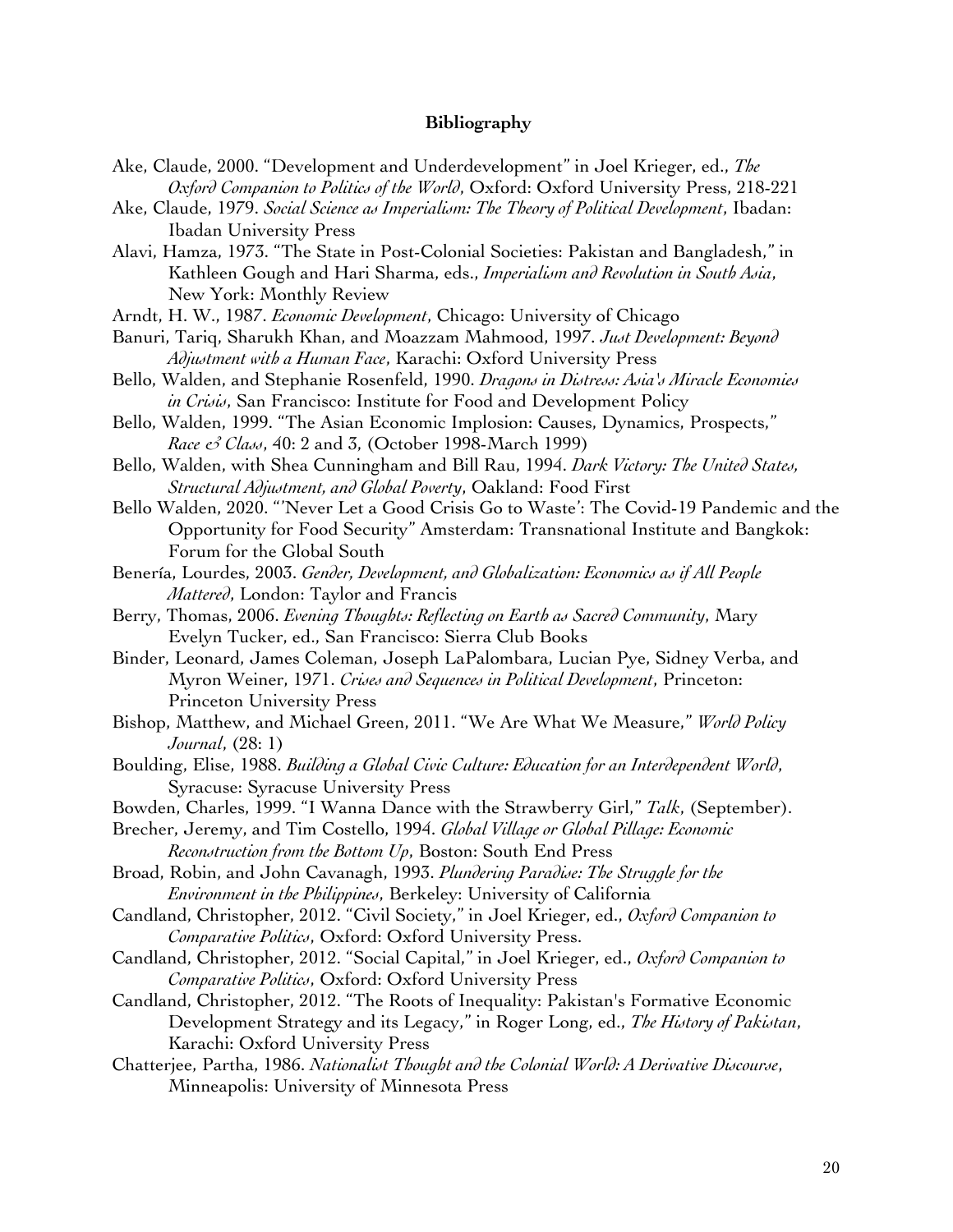- Chatterjee, Pratap, and Matthias Finger, 1994. *The Earth Brokers: Power, Politics, and World Development*, London: Routledge
- Chua, Amy, 2004. *World on Fire: How Exporting Free Market Democracy Breeds Ethnic Hatred and Global Instability*, New York: Anchor Books.
- Clapham, Christopher, 1985. *Third World Politics: An Introduction*, Madison: University of Wisconsin
- Collier, David, ed., 1979. *The New Authoritarianism in Latin America*, Princeton: Princeton University
- Cook, Linda, and Marsha Pripstein Posusney, eds., 2002. *Labor and Privatization: Responses and Consequences in Global Perspective*, Brookfield: Edward Elgar
- de Rivero, Oswaldo, 2001. *The Myth of Development: The Non-Viable Economies of the 21<sup>st</sup> Century*, London: Zed Books
- Deyo, Frederic, ed., 1987. *The Political Economy of the New Asian Industrialism*, Ithaca: Cornell University
- Eatwell, John, Murray Milgate, and Peter Newman. eds., 1989. *The New Palgraves: Economic Development*, New York: W.W. Norton
- Emeagwali, Gloria, ed., 1995. *Women Pay the Price: Structural Adjustment in Africa and the Caribbean*, Trenton: Africa World Press
- Emerson, Rupert, 1960. *From Empire to Nation: The Rise to Self-Assertion of Asian and African Peoples*, Cambridge: Harvard University
- Engels, Frederick, 1968 (1845). *The Condition of the Working Class in England*, trans. and eds., W. O. Henderson and W. H. Chaloner, Palo Alto: Stanford University
- Enloe, Cynthia, 1990. *Bananas, Beaches, and Bases: Making Feminist Sense of International Politics*, Berkeley: University of California
- Escobar, Arturo, 1994. *Encountering Development*, Princeton: Princeton University
- Evans, Peter, 1979. *Dependent Development: The Alliance of Multinational, State, and Local Capital in Brazil*, Princeton: Princeton University
- Fanon, Frantz, 1963. *The Wretched of the Earth: The Handbook for the Black Revolution that is Changing the Shape of the World*, New York: Grove
- Fernando, Jude, 1997. "Nongovernmental Organizations, Micro-Credit, and Empowerment of Women," in Jude Fernando and Alan Heston, eds., *The Role of NGOs: Charity and Empowerment*, The Annals of the American Academy of Political and Social Science, (volume 554), Sage Periodical Press, November
- Fowler, Alan, 1998. "Authentic NGDO Partnerships in the New Policy Agenda for International Aid: Dead End or Light Ahead?," *Development and Change*, (29).
- Frank, André Gunder, 1967. *Capitalism and Underdevelopment in Latin America: Historical Studies of Chile and Brazil*. New York: Monthly Review
- Friedmann-Sanchez, Greta, and Joan Griffin, 2011, "Defining the Boundaries between Unpaid Labor and Unpaid Caregiving: Review of the Social and Health Sciences Literature," *Journal of Human Development and Capabilities*, 12: 4, 511-534
- Gready Paul, and Jonathan Ensor, eds., 2005. *Reinventing Development: Translating Rights-Based Approaches from Theory to Practice*, London: Zed
- Haq, Mahbub ul, 1999. *Reflections on Human Development*, Karachi: Oxford University Press (expanded edition)
- Haq, Mahbub ul, 1963. *The Strategy of Economic Planning*, Karachi: Oxford University Press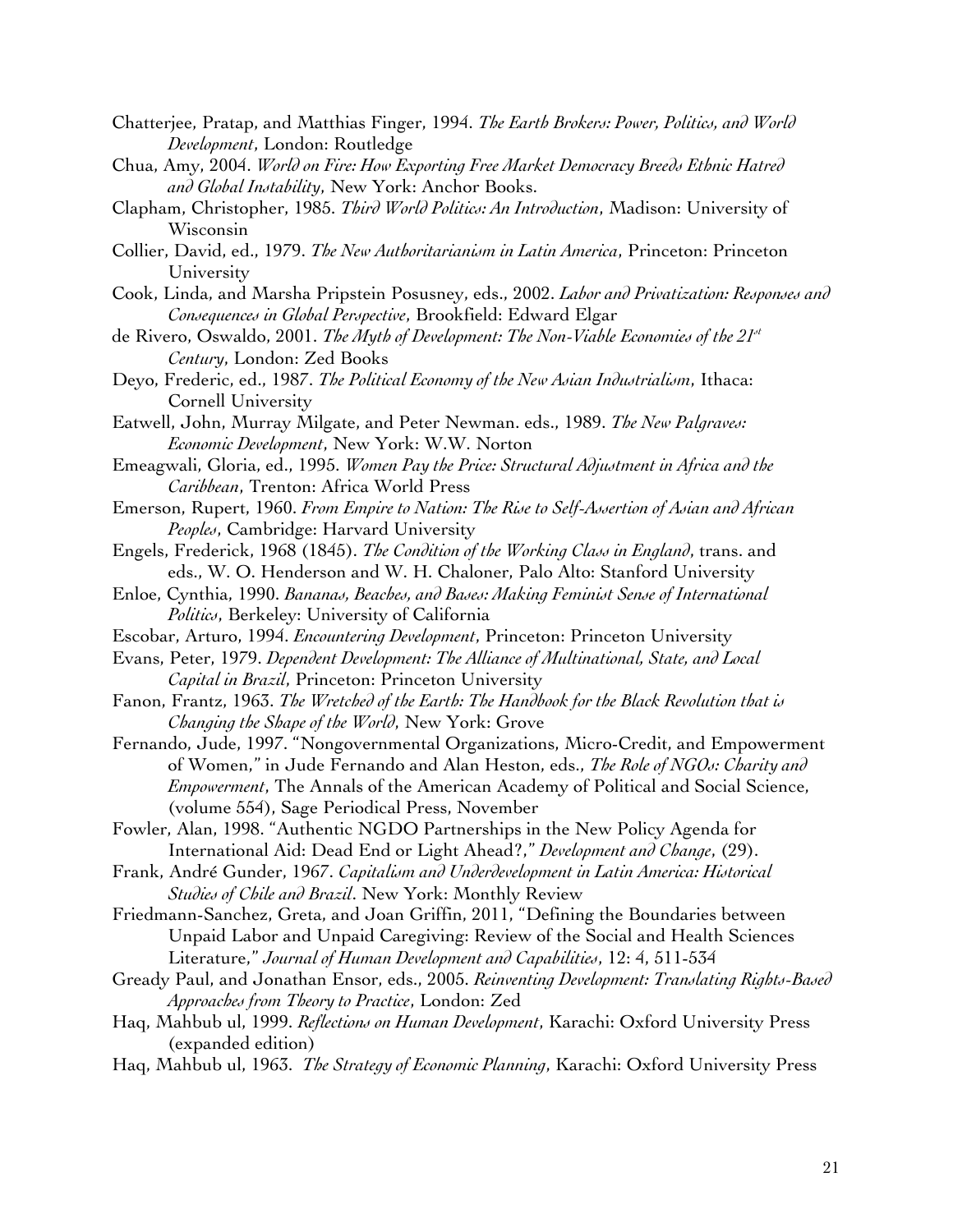- Hasan, Arif, 2010. *Participatory Development: The Story of the Orangi Pilot Project-Research and Training Institute and the Urban Resource Centre, Karachi, Pakistan,* Karachi: Oxford University Press
- Hasan, Arif, 2009. *The Unplanned Revolution: Observations on the Process of Socio-Economic Changes in Pakistan*, Karachi: Oxford University Press
- Hegel, G. W. F., 1988 (1853). *Introduction to The Philosophy of History*, trans., Leo Rauch, Indianapolis: Hackett
- Hirschman, Albert, 1986. *Rival Views of Market Society and Other Recent Essays*, Cambridge: Harvard University Press
- Horrabin, J. F., 1937. *An Atlas of Empire*, New York: Alfred Knopf
- Huntington, Samuel, 1968. *Political Order in Changing Societies*, New Haven: Yale University Press
- Isbister, John, 2001. *Promises Not Kept: The Betrayal of Social Change in the Third World*, West Hartford: Kumarian
- Johnson, J., Gary Pecquet, and Leon Taylor, 2007. "Potential Gains from Trade in Dirty Industries: Revisiting Lawrence Summers' Memo" *CATO Journal*, (April 2007), 397- 410
- Kesselman, Mark, 1973. "Order or Movement?: The Literature of Political Development as Ideology," *World Politics*, (26), 139-153
- Kesselman, Mark, Joel Krieger, and William Joseph, eds., 2000. *Introduction to Comparative Politics: Political Challenges and Changing Agendas*, Boston: Houghton Mifflin
- Kothari, Ashish, Federico Demaria, and Alberto Acosta, 2014. "Buen Vivir, Degrowth and Ecological Swaraj: Alternatives to Sustainable Development and the Green Economy" *Development*, 57(3–4), 362–375
- Krishna, Anuradh, Norman Uphoff, and Milton Esman, eds., 1995. *Reasons for Hope*, West Hartford: Kumarian Press
- Lal, Deepak, 1983. *The Poverty of Development Economics*, Cambridge: Harvard University
- LaPalombara, Joseph, ed., 1963. *Bureaucracy and Political Development*, Princeton: Princeton University
- Lenin, Vladimir Ilyich, 1977 (1917). *Selected Works*, Moscow: Progress Publishers
- Lerner, Daniel, 1958. *The Passing of Traditional Societies*, Glencoe: Free Press
- Lewis, W. Arthur, 1954. "Economic Growth with Unlimited Supplies of Labour," *Manchester School of Economics*, (22: 2), 139-191
- Lipton, Michael, 1977. *Why Poor People Stay Poor. A Study of Urban Bias in World Development*, Cambridge: Harvard University Press
- Maathai, Wangari Muta, 2006. *Unbowed: A Memoir*, New York: Alfred A. Knopf, 2006
- Marglin, Stephen, 2003. "Development as Poison: Rethinking the Western Model of Modernity" *Harvard International Review*, 25: 1. (Spring 2003), 70-75
- Marx, Karl, and Frederick Engels, 1972. *On Colonialism: Articles from the New York Tribune*, New York: International Press
- Matsui, Yayori, 1987. *Women's Asia*, London: Zed Books
- Mies, Maria, 1986. *Patriarchy and Accumulation on a World Scale: Women in the International Division of Labour*, London: Zed Books
- Mies, Maria, 1999. "Defending, Reclaiming and Reinventing the Commons," *Canadian Journal of Development Studies*, (22), 997-1023
- Momsen, Janet Henshall, 1991. *Women and Development in the Third World*, London: Routledge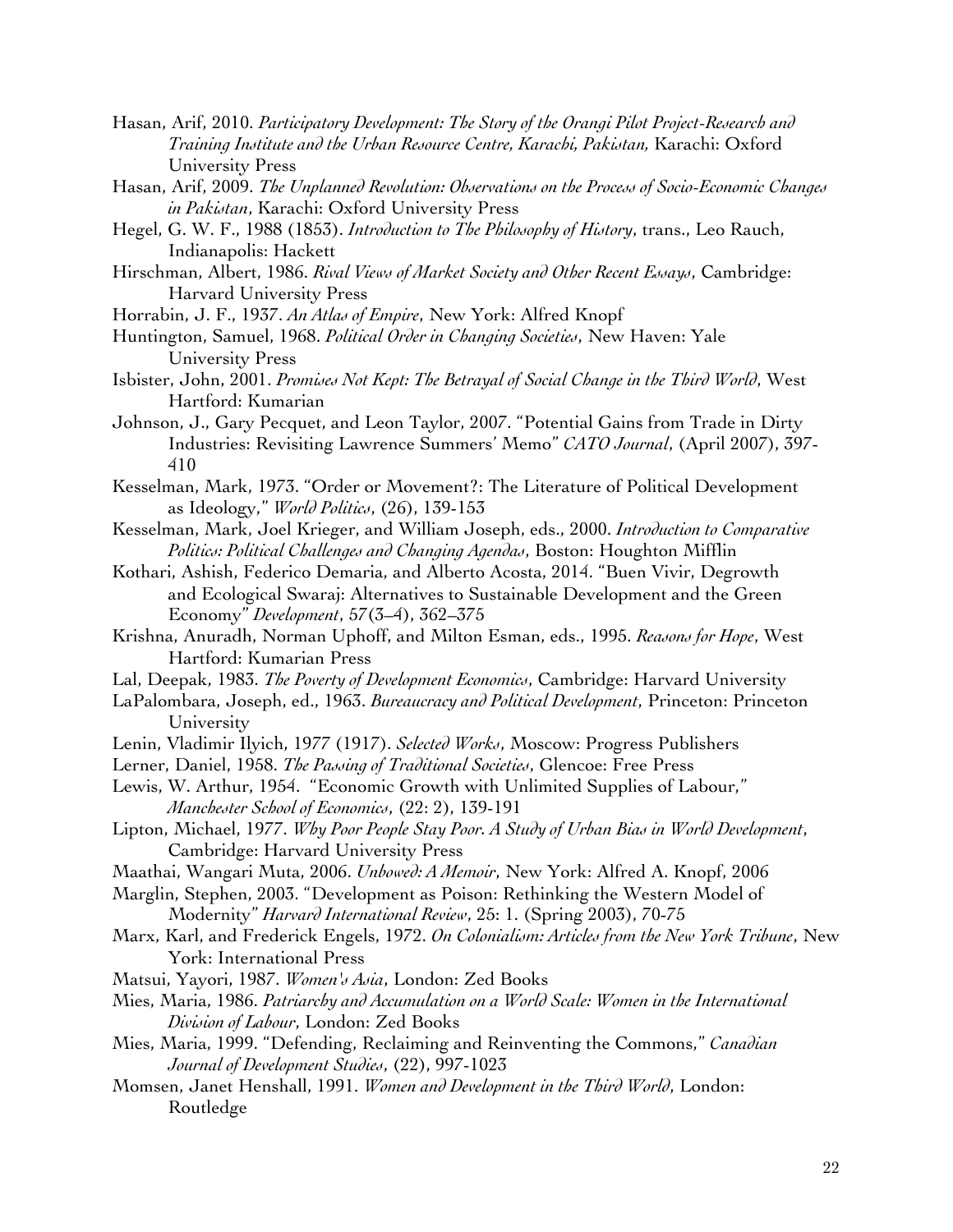- Moore, Barrington, 1966. *Social Origins of Dictatorship and Democracy: Lord and Peasant in the Making of the Modern World*, Boston: Beacon Press
- Moyo, Dambisa, 2009. *Dead Aid: Why Aid is not Working and How there is a Better Way for Africa*, New York: Farrar, Straus, and Giroux
- Naoroji, Dadabhai, 1901. *Poverty and Un-British Rule in India*, London: S. Sonnenschein
- Nash, June, and Patricia Fernández-Kelly, 1983. *Women, Men, and the International Division of Labor*, Albany: State University of New York
- Nehru, Jawaharlal, 1946. *The Discovery of India*, New Delhi: Oxford University Press
- Nelson, Joan, ed., 1990. *Economic Crisis and Policy Choice: The Politics of Adjustment in the Third World*, Princeton: Princeton University Press
- Norberg-Hodge, Helena, 1991. *Ancient Futures: Learning From Ladakh*, Sierra Club Books.
- Nussbaum, Martha, 2000. *Women and Human Development: The Capabilities Approach*, Cambridge: Harvard University Press
- O'Brien, Paul, 2005. "Rights-based responses to Aid Politicization in Afghanistan" in Paul Gready and Jonathan Ensor, eds., *Reinventing Development: Translating Rights-Based Approaches from Theory to Practice*, London: Zed, 201-232
- O'Donnell, Guillermo, 1973. *Modernization and Bureaucratic-Authoritarianism: Studies in South American Politics*, Berkeley: Institute of International Studies, University of California
- O'Rouke, Dara, 2004. "Sweatshops 101: Lessons in Monitoring Apparel Production Around the World" in Amy Offner, Chris Sturr, Alejandro Reuss, and the Dollars and Sense Collective, *Real World Globalization: A Reader in Economics, Business, and Politics*, Cambridge: Dollars and Sense, 99-105
- Organski, A. F. K., 1965. *Stages of Political Development*, New York: Knopf
- Petchesky, Rosalind, and Karen Judd, eds., 1998. *Negotiating Reproductive Rights: Women's Perspectives across Countries and Cultures*, London: Zed Books
- Polanyi, Karl, 1944. *The Great Transformation*, New York: Farrar & Rinehart
- Prada and Sánchez-Fernández "Transforming Economic Growth into Inclusive Development" (Prada and Sánchez-Fernández 2019: 437-457)
- Prügl, Elisabeth, *The Global Construction of Gender: Home-Based Work in the Political Economy of the 20th Century*, New York: Columbia University Press
- Rapley, John, 1996. *Understanding Development: Theory and Practice in the Third World*, Boulder: Lynne Rienner
- Rich, Bruce, 1994. *Mortgaging the Earth: The World Bank, Environmental Impoverishment and the Crisis of Development*, Boston: Beacon
- Rostow, W. W., 1960. *The Stages of Economic Growth: A Non-Communist Manifesto*, Cambridge: Cambridge University Press
- Roxborough, Ian, 1979. *Theories of Underdevelopment*, London: Macmillan
- Rustow, Dankwart, 1967. *A World of Nations: Problems of Political Modernization*. Washington: Brookings Institute
- Schwartzman, Stephan, 1986. *Bankrolling Disasters, International Development Banks and the Global Environment*, San Francisco: Sierra Club
- Seabrook, Jeremy, 1993. *Victims of Development: Resistance and Alternatives*, New York: Verso
- Sen, Amartya, 2000, "A Decade of Human Development," *Journal of Human Development and Capabilities*, (1: 1), 17-23
- Sen, Amartya, 1999. *Development as Freedom*, New York: Anchor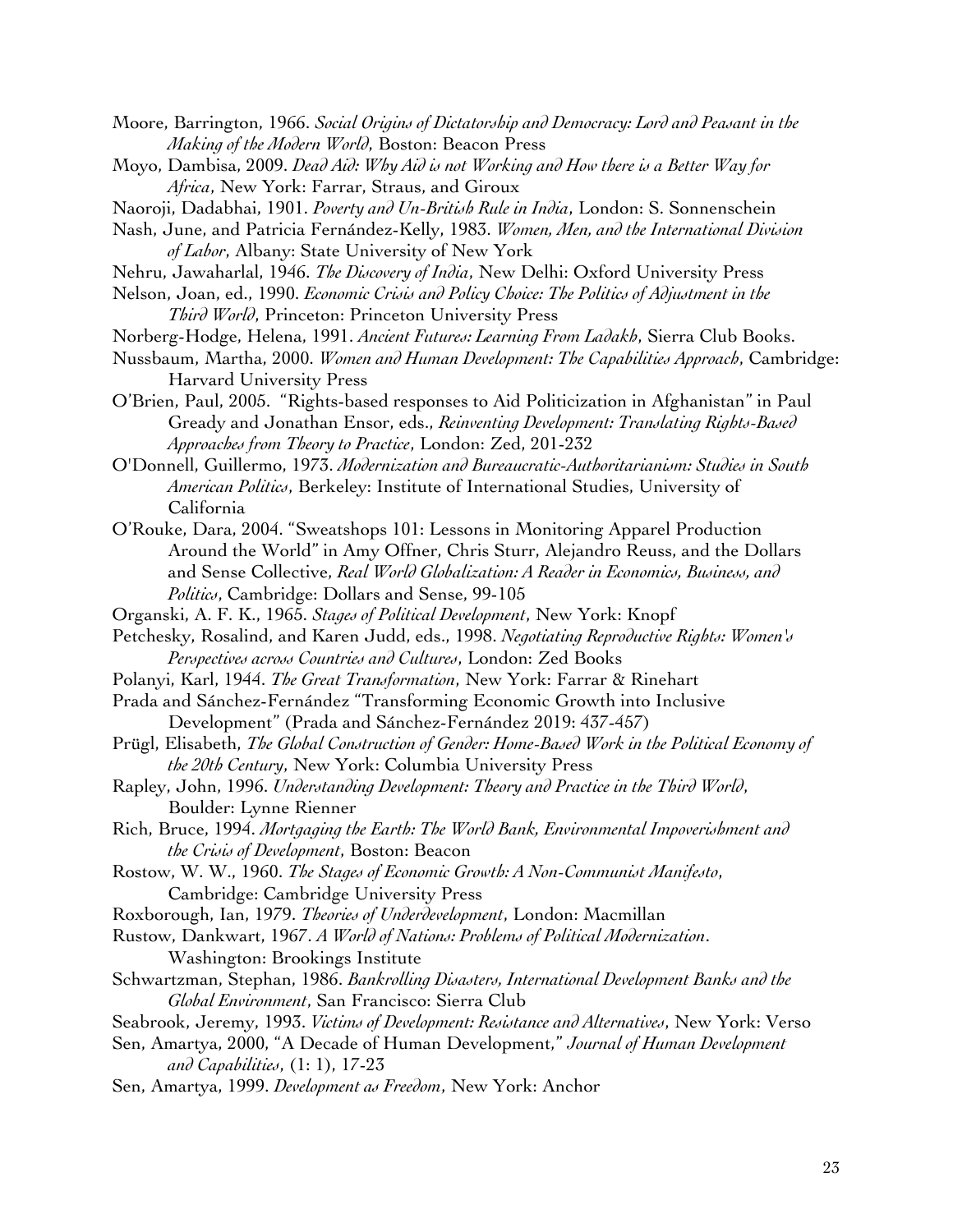- Sen, Gita, and Caren Grown, 1987. *Development, Crises, and Alternative Visions: Third World Women's Perspectives*, New York: Monthly Review
- Shahid, Ayesha, 2010. *Silent Voices, Untold Stories: Women Domestic Workers in Pakistan and their Struggle for Empowerment*, New Delhi: Oxford University Press
- Shiva, Vandana, 1988. *Staying Alive: Women, Ecology, and Survival in India*, New Delhi: Kali for Women
- Simai, Mihaly, with Valentine Moghadam and Arvo Kuddo, 1995. *Global Employment: An International Investigation into the Future of Work*, Atlantic Highlands: Zed Books
- Smith, Adam, 1983 (1776). *The Wealth of Nations: Books I-III*, New York: Penguin Books
- Smith, B. C., 1996. *Understanding Third World Politics: Theories of Political Change and Development*, Bloomington: Indiana University Press
- Soedjatmoko, *Transforming Humanity: The Visionary Writings of Soedjatmoko*, eds., Kathleen Newland and Kamla Chandrakirana Soedjatmoko, Hartford: Kumarian Press, 1994
- Stiglitz, Joseph, 2012. "Macroeconomic Fluctuations, Inequality, and Human Development," *Journal of Human Development and Capabilities*, 13: 1, (February), 31-58
- Stiglitz, Joseph, *Globalization and Its Discontents*. New York: Penguin Books, 2002
- Summers, Lawrence, 12 December 1991. "GEP," World Bank Office Memorandum
- Toye, John, 1989. *Dilemmas of Development: Reflections on the Counter-Revolution in Development Theory and Policy*, Oxford: Basil Blackwell
- United Nations Development Program (UNDP), 2016. *Development for Everyone*, New York: UNDP
- Unwin, Tim, ed., 1994. *Atlas of World Development*, New York: Chichester
- Uphoff, Norman, 1992. *Learning from Gal Oya: Possibilities for Participatory Development and Post-Newtonian Social Science*, Ithaca: Cornell University Press
- van den Berk-Clark, Carissa, and Loretta Pyles, 2012. "Deconstructing Neoliberal Community Development Approaches and a Case for the Solidarity Economy," *Journal of Progressive Human Services*, 23: 1, 1-17
- Verhelst, Thierry, 1990 (1987). *No Life Without Roots: Culture and Development*, trans., Bob Cumming, London: Zed
- Walker, Melanie, "A Human Development and Capabilities 'Prospective Analysis' of Global Higher Education Policies," *Journal of Education Policy*, 25: 4, (July 2010), 485-501
- Wallerstein, Immanuel, 1975. *World Inequality: Origins and Perspectives on the World System*, Montreal: Black Rose
- Wallerstein, Immanuel, 1979. *The Capitalist World-Economy*, Cambridge: Cambridge
- Williams, Eric, 1994. *Capitalism and Slavery*, Chapel Hill: North Carolina University Press
- Wolf, Eric, 1982. *Europe and The People without History*, Berkeley: University of California
- World Bank, 2019. *World Development Report 2019: The Changing Nature of Work*, Washington D.C.: World Bank
- World Bank, 2020. *World Development Report 2020: Global Value Chains: Trading for Development*, Washington D.C.: World Bank
- Yimprasert, Junya, and Christopher Candland, 2000. "Can Corporate Codes of Conduct Promote Labor Standards? Evidence from Thai Footwear and Apparel Industries", Hong Kong: Asia Monitor Research Center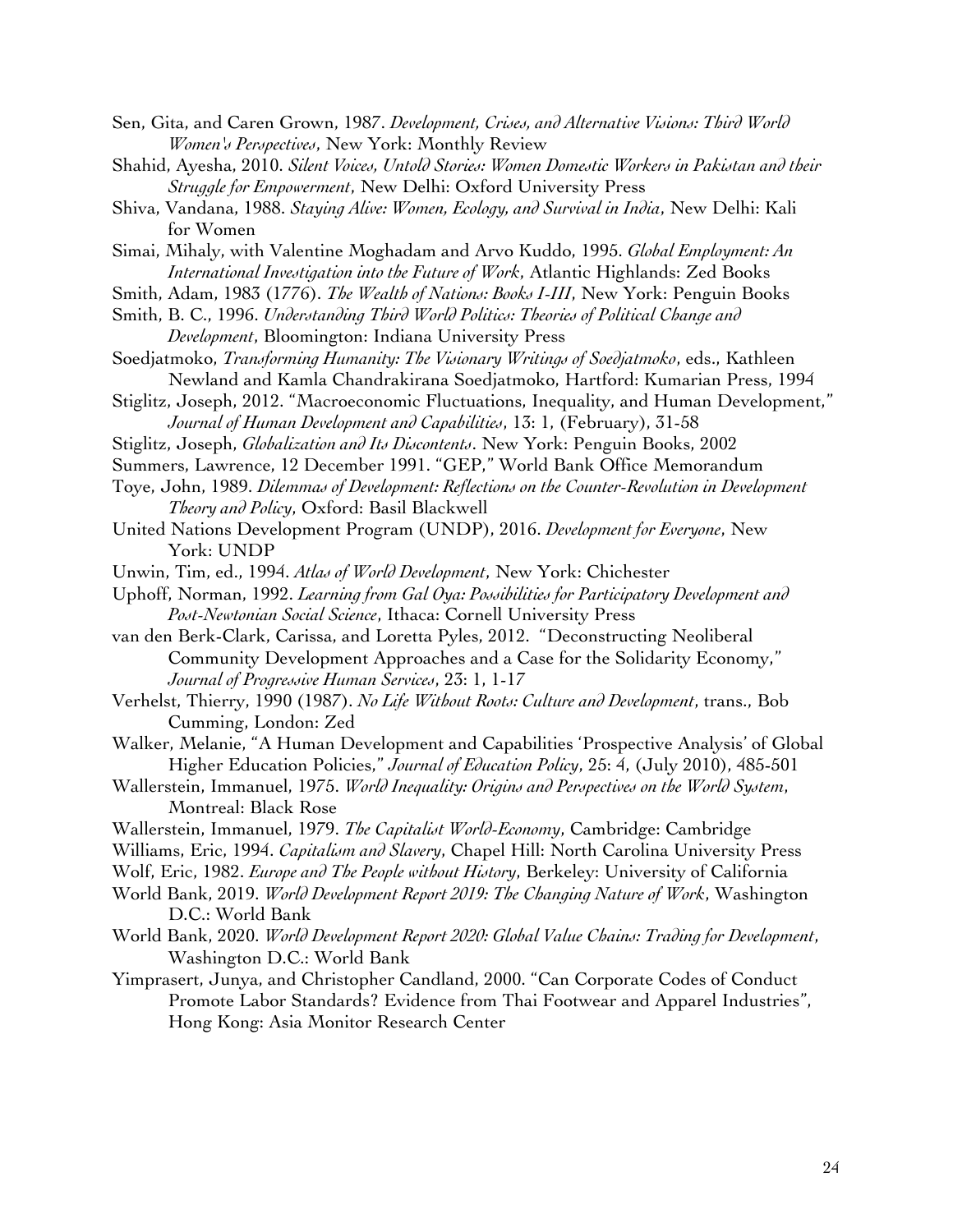# **Please use the following five-point approach when writing your papers.**

1. Articulate a question.

The most crucial and usually most difficult task in designing a good paper is casting your net well – asking a question that will be productive.

It is not sufficient to pose a question the answer to which is information alone. Avoid questions that can be answered with raw facts or political histories. A potentially fruitful question is often articulated as a puzzle.

2. Explain briefly why that question is important to the political economy / development.

In the face of the literature, or in the face of common sense, briefly explain why the puzzle demands an answer.

3. Defend briefly a strategy for addressing that question.

Different questions demand different approaches. A case study can answer some questions. Other questions might be better answered with comparative analysis. Some require interpretive approaches. Some require statistical analysis. Explain briefly what your approach can deliver.

4. Work that strategy.

Most of your paper should be devoted to working your chosen strategy. Having done the difficult work of framing a question and devising a strategy for addressing it, this should unfold comfortably.

5. Draw conclusions.

In your conclusion, state forcefully what you established. Avoid the temptations to speculate on the future or to introduce new variables.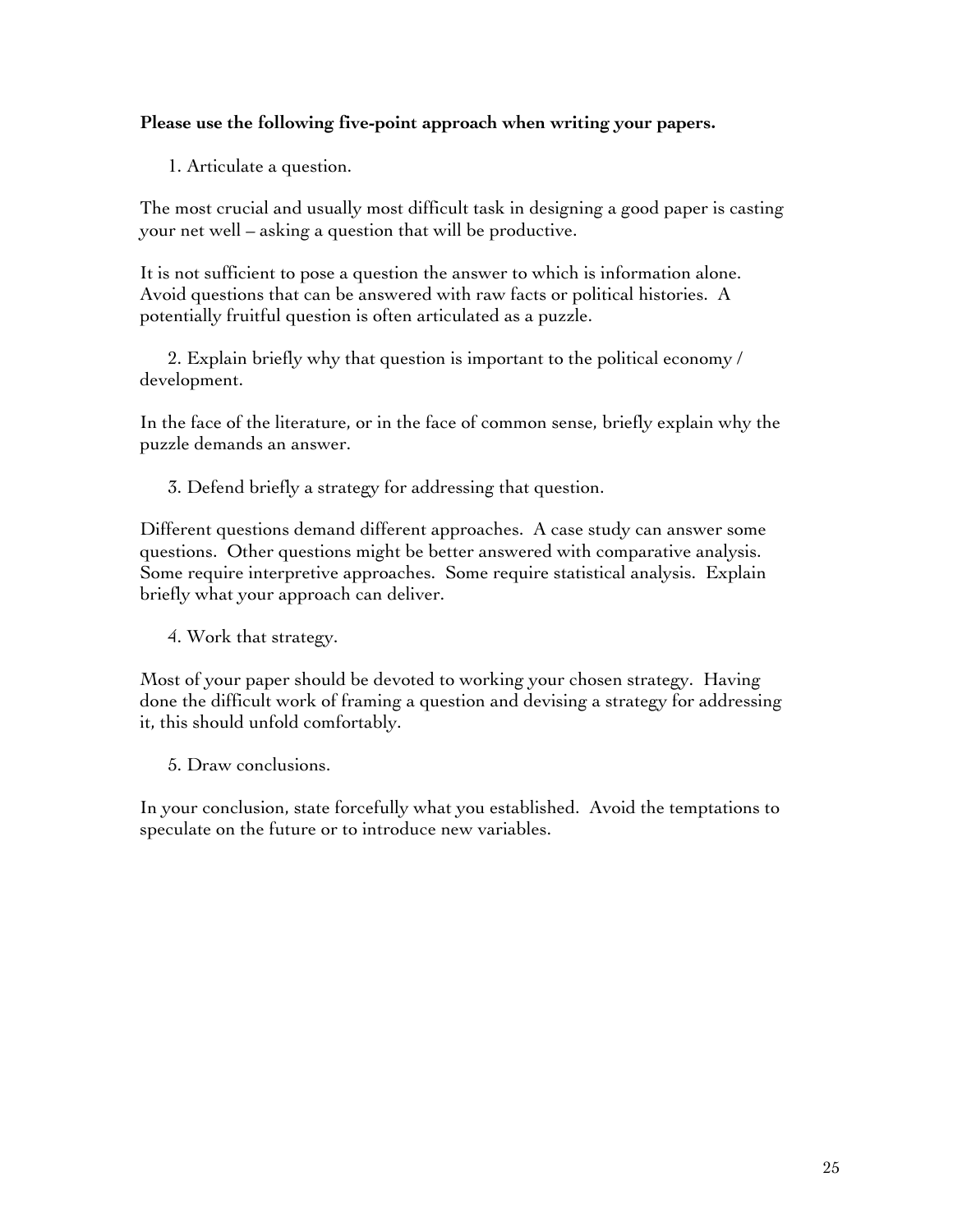# **Advice and Stylistic Considerations for Papers**

Focus. Your argument is likely to be more compelling, defensible, interesting, strong, and otherwise valuable, the narrower it is.

Be succinct. It is not only a virtue; it is a requirement. Your mid-term papers must be no longer than 1,500 words and your final paper must be no longer than 3,000 words. Write lengthier rough drafts. Then eliminate the non-essential. At the end of the paper, give a word count in parentheses (e.g., 2,502 words).

In your introduction, tell your reader your question, your position, and your trajectory. Your reader should not be made to feel that she does not know where you are taking her.

Encapsulate in the first sentence of each paragraph its main contribution.

Check your grammar; edit thoroughly; proof read carefully. Paginate.

Avoid lists. Write prose. Avoid known metaphors. Do not use contractions.

Generally, one should avoid first person claims. A sentence such as "I believe that international security forces in Afghanistan cannot gain the support of the people of Afghanistan" causes the reader to divide her attention between the authority of the writer and the claim being advanced. (e.g., Your reader may think "That's an interesting claim. But I wonder why she believes that.") Stating a claim directly usually gives it more credibility. Sometimes, however, you do want to draw attention to yourself or your experience.

Distinguish between countries, states, political regimes, and governments and between nations, communities, and classes. A country is an not an actor. Thus, a claim such as "India has preferred social equality to economic growth" leaves the reader wondering if this refers to the administrative apparatus (the state), the particular system of recruitment into that apparatus (e.g., elections, i.e., the political regime), or a particular government (e.g., the Indian National Congress). Distinguish between nations and states. A nation is a community that believes that it shares some mixture of cultural, ethnic, historical, linguistic, religious, or other identities.

Use one of the formats described on the attached citation format hand-out.

Double-space. Do not use one and one half-space formats.

Give complete phrases (e.g., non-governmental organizations) before using acronyms (e.g., NGOs). Do not capitalize common nouns.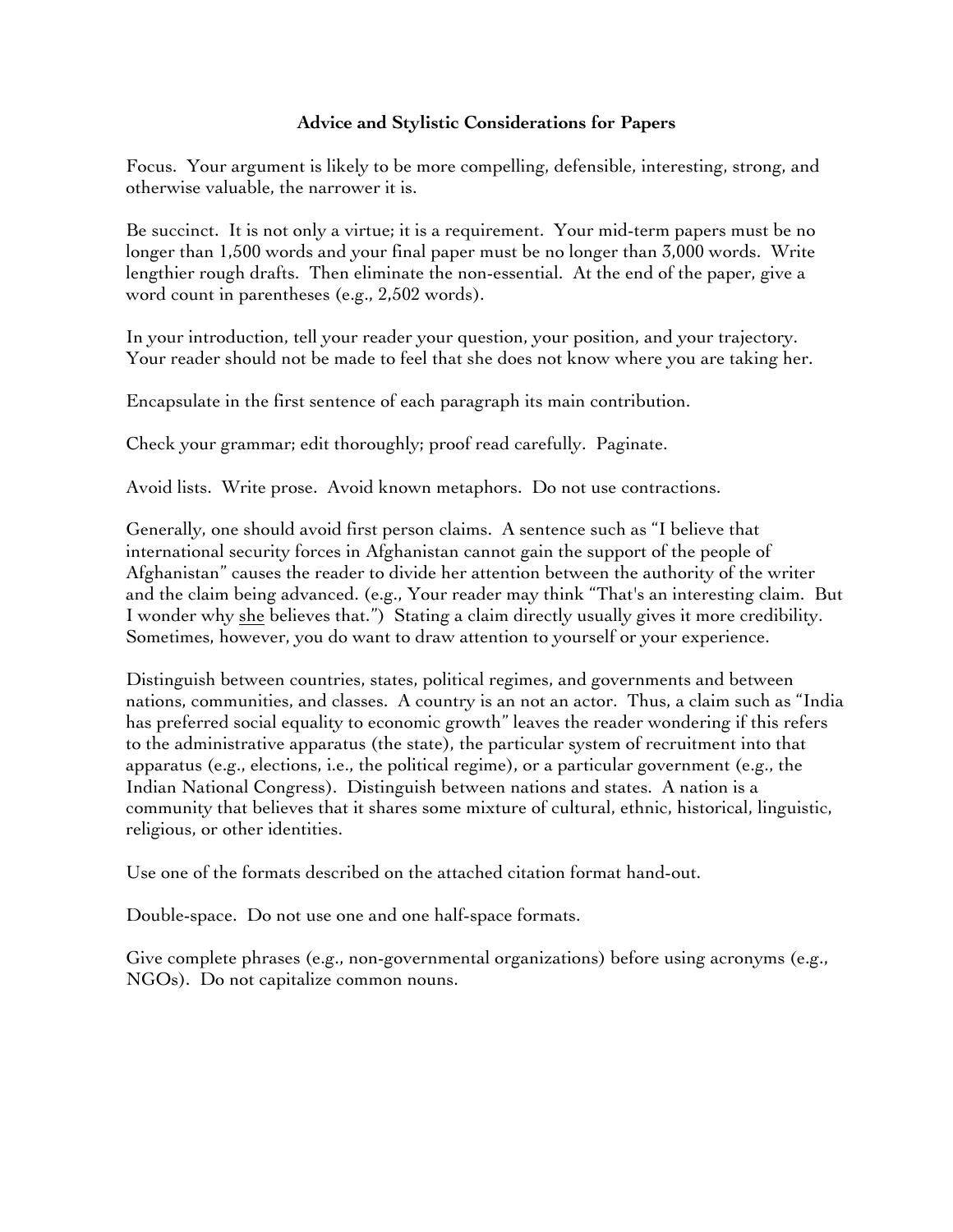### **Citation and Bibliography Formats**

To represent another's ideas as your own, even if paraphrasing is plagiarism. Carefully citing your sources protects you and impresses your reader with the research and authority that you bring to your subject. Please use one of the following citation formats in your papers. At the conclusion of a sentence, which reflects or reports someone else's opinion or information, either use an in-text citation or a footnote.

(1.) An in-text citation gives the author's last name, year of publication, and page, in parentheses. (Author year: page). Then, in an attached bibliography, each source is given like this:

Last Name, First name, year, *Title of Book*, Place of Publication: Publisher. Last Name, First name, month year, "article title," *Title of Periodical*, (Volume: Number).

Last Name, First name, year, "chapter title," in *Title of Edited Book*, First and Last Name of Editor, ed., Place of Publication: Publisher.

For example:

Kerala's performance in economic and human development owes much to its religious diversity and its tradition of matrilineal property inheritance. (Drèze and Sen 1995: 200)

Then, in your bibliography, give the full citation, like this:

Drèze, Jean, and Amartya Sen, 1995, *India: Economic Opportunity and Social Opportunity*, Delhi: Oxford University Press.

Following the in-text citation format, articles in periodicals or chapters in books should be listed in your bibliography like so:

- McQueen, Cheryl, January 1992, "Pakistan: A Bold Agenda for Economic Reform," *Business America*, (113: 1).
- Kemal, A. R., 1991, "Privatisation: The Experience of Pakistan," in V. Kanesalingam, ed., *Privatisation: Trends and Experiences in South Asia*, New Delhi: MacMillan India.
- (2) A footnote refers your reader to a complete citation at the bottom of the page.

The footnote format is:

First name Last Name, *Title of Book*, Place of Publication: Publisher, Year, Page(s).

First name Last Name, "article title," *Title of Journal*, (Volume: Number), Month Year, Page(s).

First name Last Name, "chapter title," in *Title of Edited Book*, First name Last Name of Editor, ed., Place of Publication: Publisher, Year, Page(s).